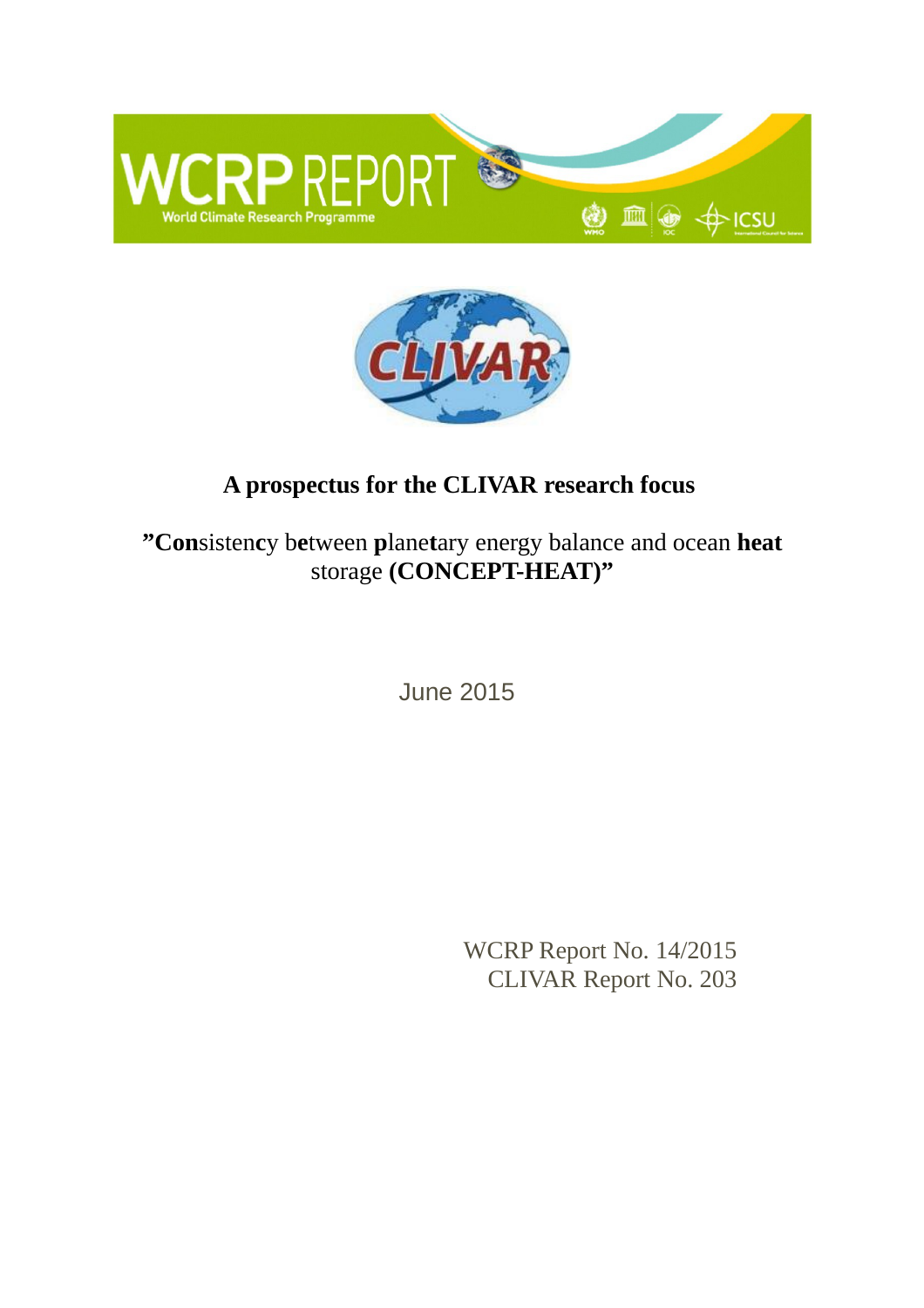### **List of contents**

| 1. Science priorities and objectives                                         | 3           |
|------------------------------------------------------------------------------|-------------|
| 2. Scientific key issues and recommendations towards the activities          | $\ldots$ 4  |
| 2.1 General context                                                          | $\ldots$ 4  |
| 2.2 Key Science Questions and recommendations                                | 9           |
| 2.3 Expected outcomes                                                        | $\ldots$ 14 |
| 3. Governance and international coordination                                 | 14          |
| 3.1 Current membership                                                       | $\ldots$ 14 |
| 3.2 International coordination                                               | $\ldots$ 16 |
| 4. Implementation                                                            | 17          |
| 4.1 Targeted activities                                                      | $\dots$ 17  |
| 4.2 Timeline/Activities                                                      | $\ldots$ 18 |
| 4.2 Deliverables, outreach and capacity building                             | $\ldots$ 19 |
| 5. Funding opportunities (meetings/projects)                                 | 20          |
| 6. Appendix:                                                                 | $\ldots$ 20 |
| Estimates of EEI from global climate observing systems and its uncertainties |             |
| 1.2.1 Estimates at TOA                                                       | $\ldots$ 20 |
| 1.2.2 Estimates of GOHC from the in situ observing system                    | $\ldots$ 21 |
| 1.2.3 Estimates of OHC from Ocean reanalysis                                 | $\dots 23$  |
| 1.2.4 The surface energy budget                                              | $\dots 25$  |
| 1.2.5 Estimates of EEI from climate models                                   | $\dots 26$  |
| <b>References</b>                                                            | 28          |

### **1. Science priorities and objectives**

As one of the four core projects of WCRP, CLIVAR's (Climate and Ocean: Variability, Predictability and Change, http://www.clivar.org/) mission is to understand the dynamics, the interaction, and the predictability of the coupled ocean-atmosphere system. The CLIVAR community has identified a number of scientific imperatives to better understand climate variability and dynamics, as well as predictability and change on various time-scales, through the collection and analysis of observations and the development and application of data sets and models of the coupled climate system to the benefit of society and the environment in which we live.

To achieve the overall CLIVAR objectives, the WCRP core project is working in cooperation with other relevant climate-research and observing activities and is developing seven research foci to work on specific challenges over the next 3-5 years. *An overarching scientific challenge faced by the whole climate science community is related to achieving accuracy in the changes in storage and flows of energy throughout the climate system necessary for climate state and variability studies*. For this purpose, CLIVAR is developing the research focus "Consistency between planetary energy balance and ocean heat storage (CONCEPT-HEAT)". Developing the knowledge, and observational capability, necessary to "track" the energy flows through the climate system is critical for better understanding relationships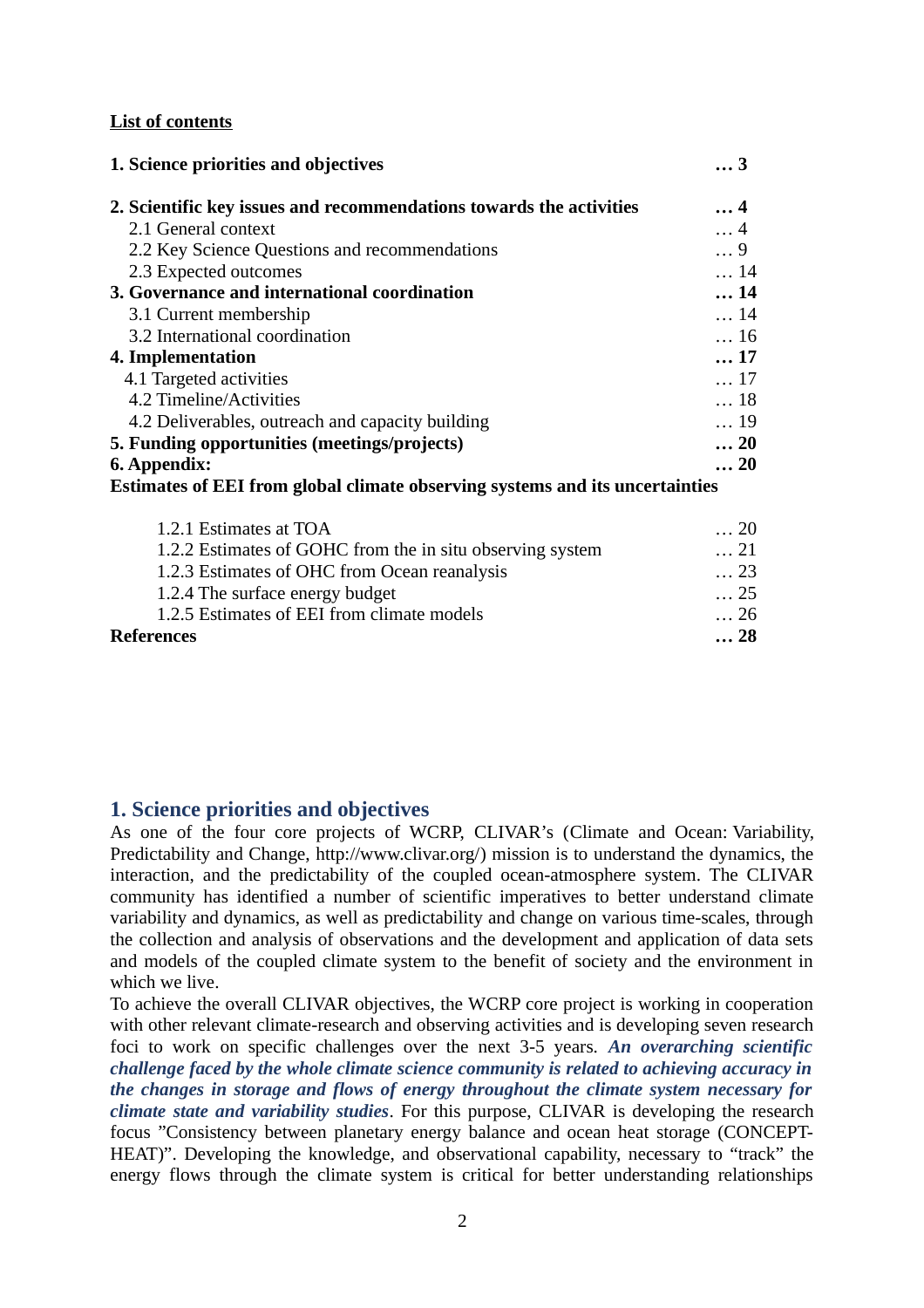between climate forcing, response, variability and future changes. *An ongoing accounting of where heat goes and its manifestations is a great need and has implications for interpreting the recent past and immediate future.* Improved knowledge and understanding of the climate system will be translated into improved climate assessments and more reliable climate models, synthesizing the observations, performing attribution of what is happening and why, and in making predictions and projections on all space and time scales.

*The only practical way to monitor climate change across time scales is to continually assess the energy, mainly in the form of heat, in the climate system.* Quantifying these exchanges, and in particular how much heat has resulted from human activities (including feedbacks), and how it affects our climate system is one of the key challenges faced by the climate research community (IPCC, 2013, Figure 1). Many studies based both on models and observations have been performed, leading to significant advances in our understanding of Earth's energy exchanges (Hansen et al., 2005; Hansen et al., 2011; Church et al., 2011; Trenberth and Fasullo, 2011; Loeb et al., 2012; Stephens et al., 2012, Balmaseda et al., 2013, Trenberth et al., 2014; Palmer et al., 2011; Palmer and McNeall, 2014; Allan et al. 2014; Katsman and van Oldenborgh, 2011), while highlighting at the same time large uncertainties in the estimates of the energy flows (Trenberth, 2009; 2010, Trenberth et al., 2011, Abraham et al., 2013, Trenberth and Fasullo, 2013 ; Trenberth et al., 2014). *However, they all agree that the absolute measure of the Earth Energy Imbalance and its changes over time are vital pieces of information related to climate change as this is the single quantity defining the status of global climate change and expectations for continued global warming.* 

Large uncertainties challenge our ability to infer the absolute measure of the Earth Energy Imbalance and its changes over time. *An ongoing accounting of where heat goes and its manifestations is a great need and has implications for interpreting the recent past and immediate future*. Improved knowledge and understanding of the climate system will be translated into improved climate assessments and more reliable climate models, synthesizing the observations, performing attribution of what is happening and why, and in making predictions and projections on all space and time scales.

*An overall goal of CONCEPT-HEAT is to bring together six climate research communities all concerned with the energy flows in the Earth's System to advance on the understanding of the uncertainties through budget constraints*:

- $\triangleright$  Atmospheric radiation
- $\triangleright$  Air-sea-fluxes
- **►** Ocean Heat Content
- $\triangleright$  Ocean reanalysis
- Atmospheric reanalyses and NWP
- $\triangleright$  Climate models.
- $\triangleright$  Global sea level

This will increase our capabilities to answer pressing issues of climate related research. More precisely, this *CLIVAR research focus CONCEPT-HEAT has the main objective to build up a pluri-disciplinary synergy community for climate research* aiming to work on two different issues:

- 1) Quantify Earth's energy imbalance, the ocean heat budget, and atmosphere-ocean turbulent and radiative heat fluxes, their observational uncertainty, and their variability for a range of time and space scales using different observing strategies (e.g., in-situ ocean, satellite), reanalysis systems, and climate models.
- 2) Analyze the consistency between the satellite-based planetary heat balance and ocean heat storage estimates, using data sets and information products from global observing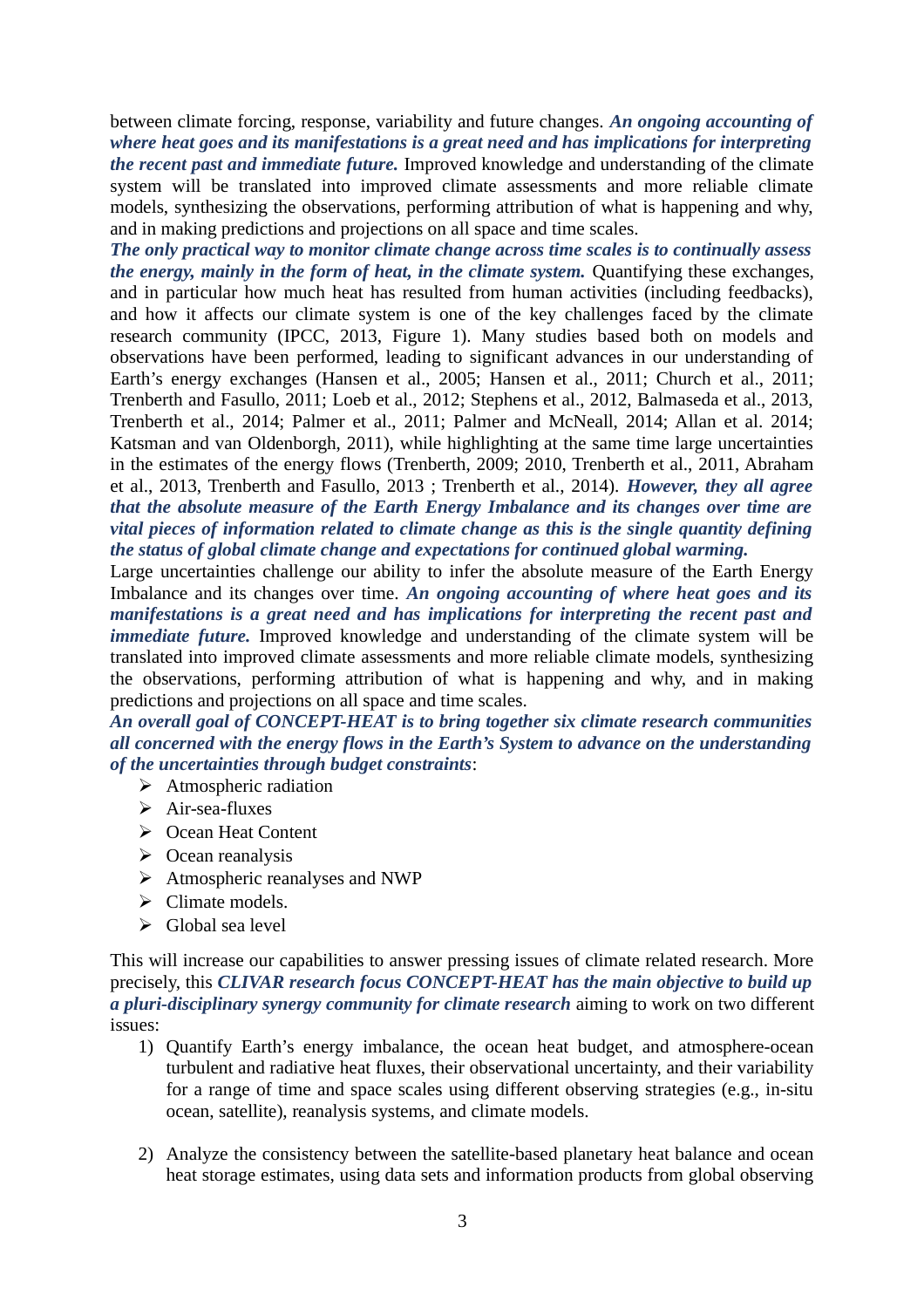systems (remote sensing and in situ) and ocean reanalysis, and compare these results to outputs from climate models to obtain validation requirements (for model and observations).

# **2. Key scientific issues and recommendations**

### **2.1 General context**

*Climate dynamics is very much about exchanges of energy in the Earth System, in particular in the form of heat.* To understand how the Earth's climate system balances the energy budget, we have to consider processes occurring at three levels: the surface of the Earth, where most solar heating takes place; the Top of the Atmosphere (TOA), where sunlight enters the system; and the atmosphere in between (Figure 1). At each level, the amount of incoming and outgoing energy, or net flux must, on average, be equal on longer time scales in an unchanging climate. Under the influence of external and/or internal climate forcing energy is not balanced anymore, and can hence, lead to a temporal positive or negative Earth's Energy Imbalance (EEI).



*Figure 1 Overview graphic summarizing the CLIVAR research focus "Consistency between planetary energy balance and ocean heat storage".*

Temporary variations of EEI can occur naturally due to internal variability as well as external forcing. On short time-scales (months), natural fluctuations in clouds and atmospheric dynamics associated with synoptic and low-frequency variability can create a temporary EEI.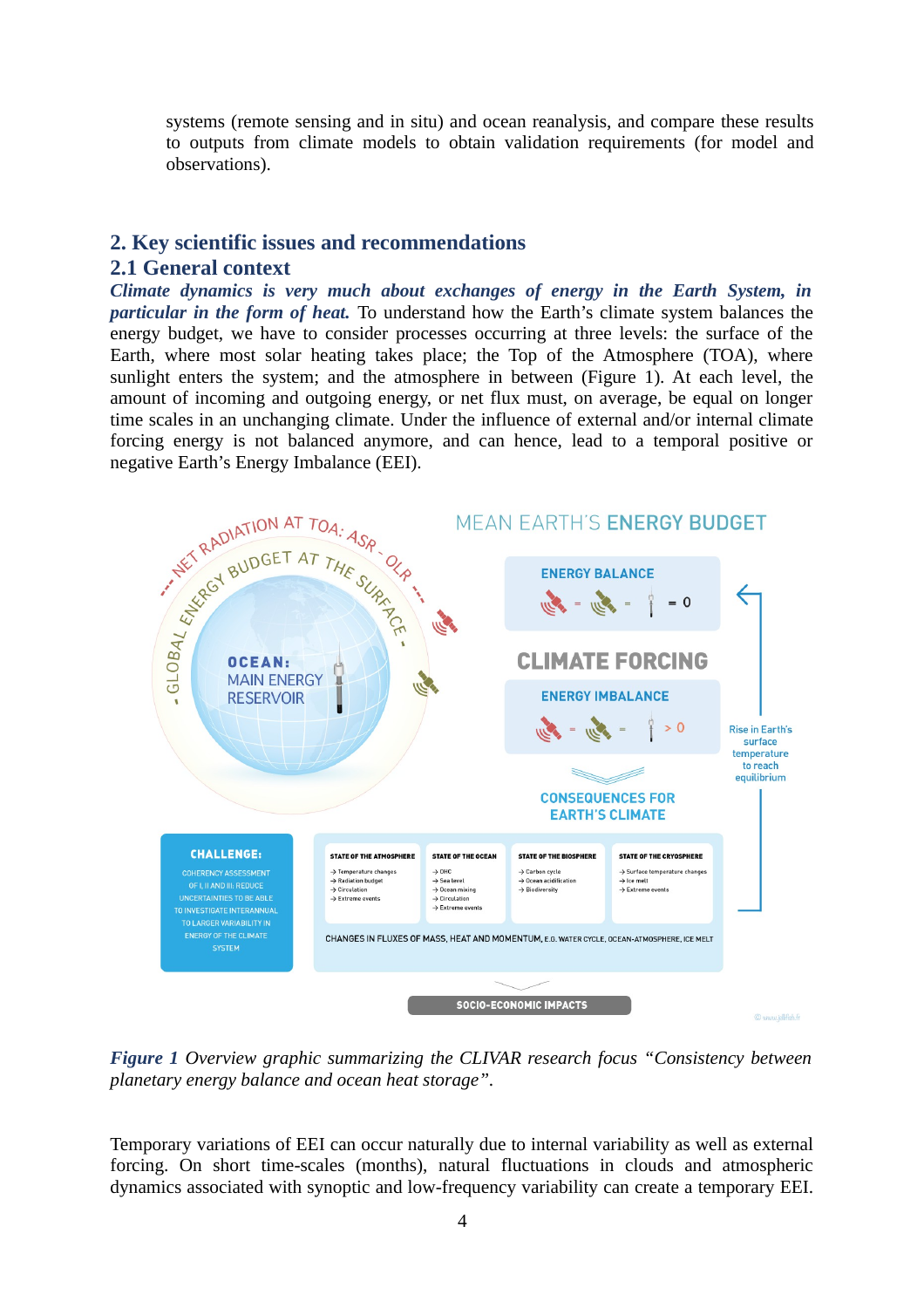Internal climate variations, in particular the El Niño Southern Oscillation (ENSO) can also lead to interannual fluctuations of EEI (e.g., Trenberth et al. 2014a; Allan et al., 2014; Palmer and McNeall, 2014; Brown et al, 2014). External forcing such as volcanic eruptions and variations of the sunspot cycle can also create such changes. All these influences occur superposed on the climate change signals associated with changes in atmospheric composition (Trenberth et al., 2014a).



*Figure 2 (From IPCC, 2013): Since the accelerated increased concentration of greenhouse gases from human activities (a), energy at the top of the atmosphere is not balanced, leading to an accumulation of heat in the climate system (b). The total cumulative energy flow into the Earth System (ES, black line in a and b) is going into warming of ES and results in increase of outgoing radiation inferred from changes in Earth's global surface temperature (colored lines in b; blue shows amount of stored energy in the climate system, and other colors show stored plus radiative responses for different climate feedback scenarios which trigger climate response).* 

Over the last few decades, increased emissions of Greenhouse Gases induced by human activities have significantly impacted our climate (Figure 2a), forcing a positive net flux imbalance ranging from  $0.5$  to 1 Wm<sup>-2</sup> at TOA during the last decade with considerable interannual variability (Earth's Energy Imbalance, Hansen et al., 2011; IPCC, 2013; Loeb et al., 2012; Trenberth et al., 2014a). The apportioning of this energy in the atmosphere, oceans, land and ice (Figure 2b), and the exchanges among them along with the phase changes of water, on various time-scales are at the core of climate dynamics and how the climate system evolves*. The global ocean plays a critical role in regulating these energy flows, being by far the most important heat reservoir due to its enormous heat storage and transport capacity.*  Over the last 50 years, it is estimated that a large share (about 90%) of the accumulating heat at the ocean surface has penetrated into the top 700m (and deeper) layers through subduction and mixing processes, leading to an observed increase of upper Ocean Heat Content (OHC, Abraham et al., 2013; IPCC, 2013; Figure 3). CMIP5 model simulations suggest that full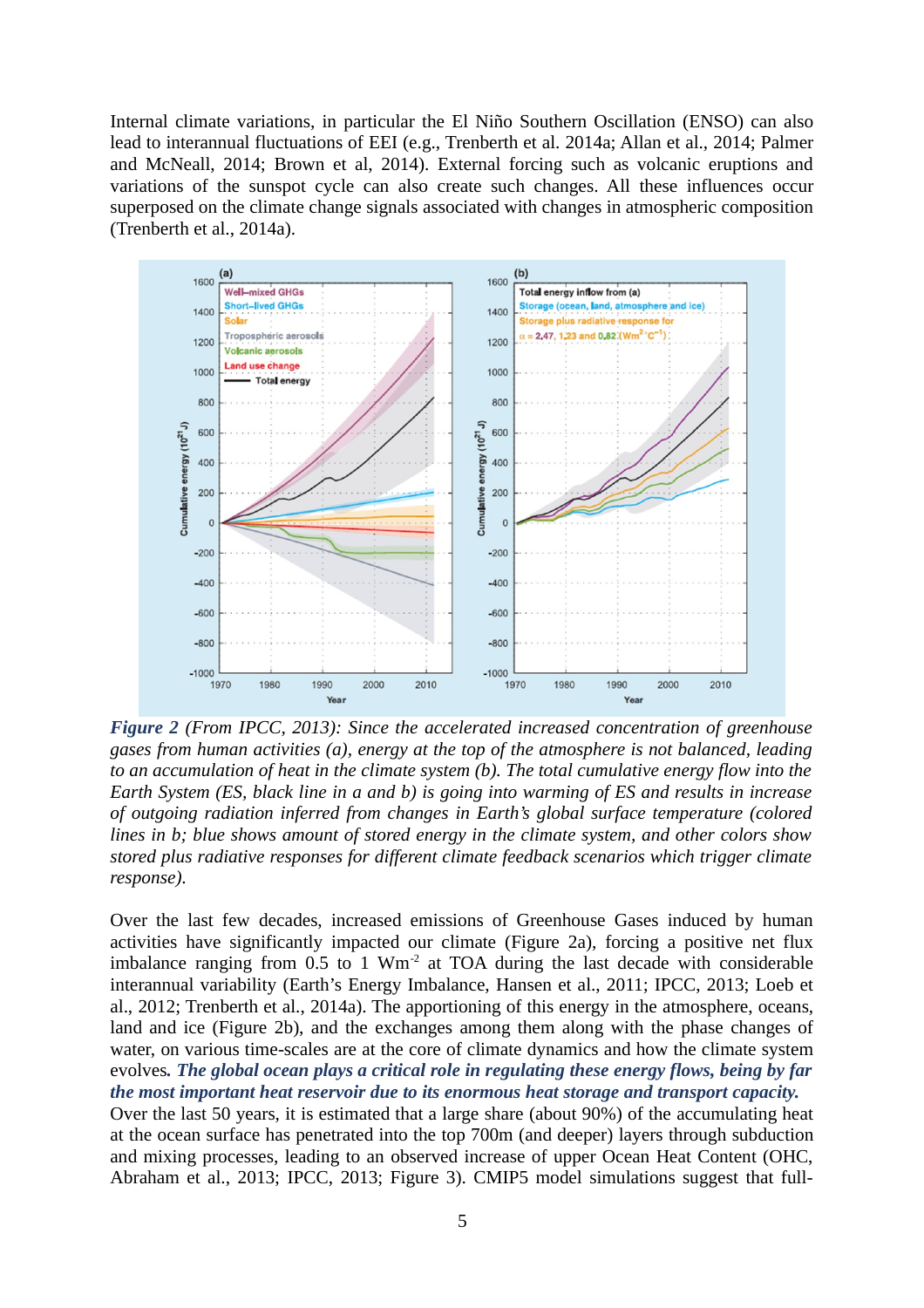depth global ocean heat content becomes the dominant term in Earth's energy budget on timescales of about 1 year (Palmer and McNeall, 2014). The remaining excess heat from planetary warming goes into melting of both terrestrial and and sea ice, warming the atmosphere, and the land surface (Trenberth, 2009; Hansen et al., 2011; Church et al., 2011; 2013a, Figure 3).



*Figure 3 (from IPCC, 2013): The largest amount of energy accumulated in the climate system is stored in the global ocean (~ 93%). The rest goes into melting of land and sea ice (~ 4%) and warming of the atmosphere and land (~ 3%). The prevailing increase of stored energy in the global ocean (blue shadings) as measured by Global Ocean Heat Content (see Abraham et al., 2013 for a review on observed GOHC) is a clear indicator for a warming climate.* 

The positive energy imbalance apparent in both observations and climate model simulations suggests an ongoing accumulation of energy in the Earth climate system manifested primarily as a warming of the global ocean (Figure 3). *Multiple studies show that there has been a multi-decadal increase in OHC* of the ocean layer going down to at least 3000 meters (Figure 3), although the confidence in these estimates is higher for the upper ocean (700 meters) and decreases below due to the differences in measurement methods, input observations, and analyses techniques (Abraham et al., 2013). This clearly reflects the impact of anthropogenic warming on the Earth's climate system.

Despite this, Earth's surface temperature trends have slowed substantially over the last 15 years and the observed trends are very much at the lower end of model simulations (Smith, 2014; Forster and Rahmsdorf, 2011; Easterling and Wehner, 2009). This *observed hiatus* in global warming is challenging the prevailing view that anthropogenic forcing causes global surface warming. Various mechanisms have been proposed for this hiatus in global surface warming highlighting the role of *internal climate variability forcing a redistribution of heat in the oceans* (Meehl et al. 2011; Guemas et al., 2013; Watanabe et al., 2013; Trenberth and Fasullo 2013; Trenberth et al., 2014a; Yu and Xie, 2013; England et al., 2013; Meehl et al. 2013, 2014; see also Nature Geoscience special issue: www.nature.com/ngeo/focus/slowdown-global-warm/index.html).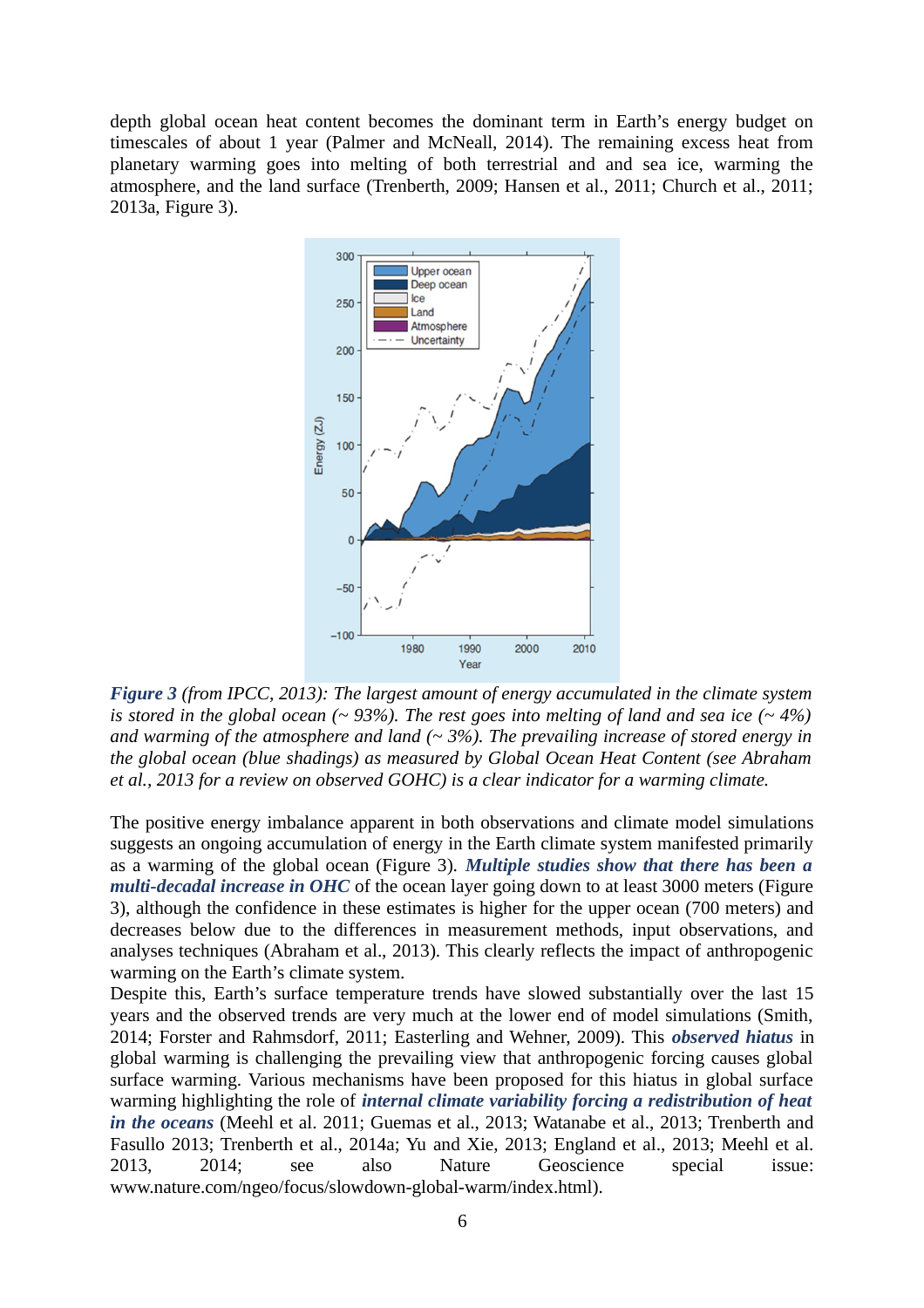

*Figure 4 (from Abraham et al., 2013): Time series of ocean heat content change from a number of different statistical estimates (a1-3) and equivalent planetary heating rates for various periods (b-f).*

Periods with little or no surface warming trend have occurred before in observations (Knight et al., 2009; Easterling and Wehner, 2009), and are seen as well in climate-model simulations (Santer et al., 2011; Meehl et al. 2011, 2014). Trenberth et al. (2014a) show in their estimates that the net energy imbalance at TOA varies naturally in response to weather and climate variations, the most distinctive of which is ENSO. It also varies with the sunspot cycle, affecting 15% of the climate change signal on decadal time scales. Moreover, the net TOA energy flux, as well as OHC is profoundly influenced by volcanic eruptions (Palmer et al., 2007; Domingues et al., 2008; Balmaseda et al., 2013). On multidecadal time scales strong intrinsic variability of the ocean affecting the Pacific (Meehl et al 2011; Kosaka and Xie 2013; Trenberth and Fasullo 2013; Trenberth et al. 2014a), and Atlantic (Latif et al. 2004, Knight et al. 2005; Chen and Tung 2014) may produce multidecadal signals in air-sea heat fluxes (Gulev et al. 2013). All of these *influences occur superposed on the climate change signals*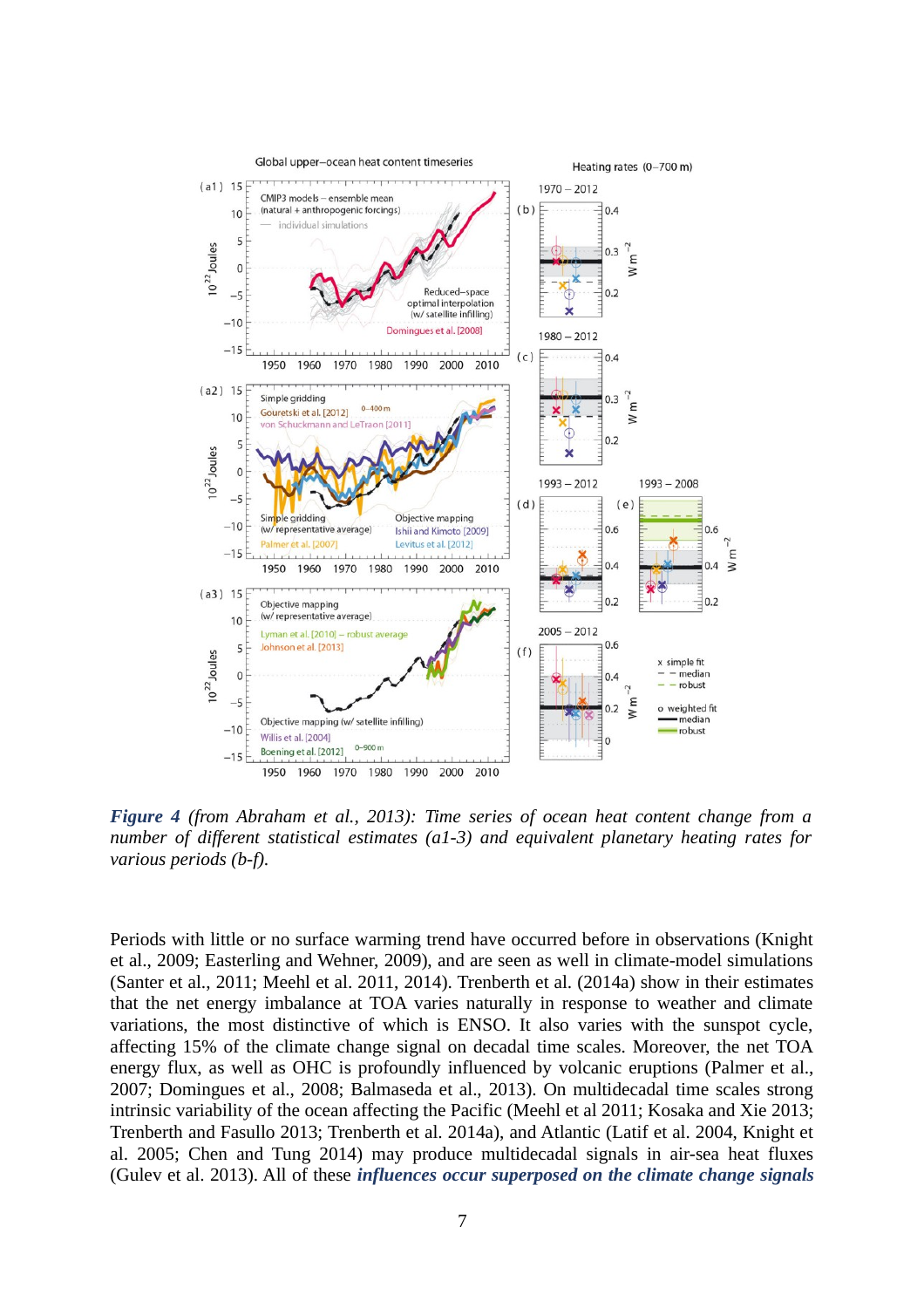(e.g. Cazenave et al., 2014) associated with changes in atmospheric composition. While heating continues during the recent upper-ocean-warming hiatus (Figure 3), but the heat is absorbed in the deeper ocean below 300-700m (e.g. IPCC 2013; Abraham et al., 2013; Balmaseda et al., 2013). So the plateau in surface warming is not because heating from rising greenhourse gas concentrations has ceased. The evidence supports continued heating of the climate system as manifested by melting of Arctic sea ice and glaciers, as well as Greenland, but most of the heat is penetrating below the ocean mixed layers which influence surface temperature (e.g. Balmaseda et al. 2013; England et al., 2013; Chen and Tung, 2014), and thus contribute to observed increasing global mean sea level rise (e.g., Church et al., 2013b).

Some studies have shown that the closure of the observed energy budget over the hiatus period remains elusive for interannual variations pointing to an amount of "missing energy" in the system (Trenberth, 2009; Trenberth and Fasullo, 2010; Trenberth et al. 2014). Although some of this previously "missing energy" is accounted for within the substantial observational uncertainty range (e.g. Hansen et al., 2011; Loeb et al., 2012), the large inconsistencies between independent observations of Earth's energy flows points to the need for improved understanding of the error sources and of the strengths and weaknesses of the different analysis methods, as well as further development and maintenance of measurement systems to track more accurately Earth's energy imbalance on annual timescales (Trenberth et al., 2014; Loeb et al., 2012). A particular key science question of this research focus is concerned with the range of substantially different heating rates that have shown to be large (Figure 4).

Energy balance can also be estimated from climate models, which in turn require validation to provide confidence in their results (Hansen et al., 2011; Trenberth et al., 2014), but can play an important role in informing the observational requirements for improved estimates of Earth's energy budget (Meehl et al., 2011; Meehl et al., 2013, Katsman and van Oldenborgh, 2011; Palmer et al., 2011; Palmer and McNeall 2014). The key issues in this case relate to 1) how realistic the model is, 2) the external forcings that are specified, and 3) the integrity of the model in terms of internal variability. The external forcings are quite incomplete, especially in the 2000s in all CMIP5 model simulations (Santer et al 2013; Trenberth et al 2014; Allan et al 2014). Small volcanic eruptions are missed altogether, solar variability, especially as a function of wavelength is inadequate, and aerosols are generally poorly dealt with whether specified in concentrations or as emissions that are then interactively evolved within the model. The model must in turn represent realistic energy budgets regionally and the simulations of clouds remain a key issue (e.g. Trenberth and Fasullo 2010b). The internal variability in CMIP5 models remains inadequate, whether in terms of ENSO or multidecadal variability (such as NAO, SAM etc). All of these outstanding issues require the development of metrics for evaluating models and homogeneous datasets.

### **2.2 Key Science Questions and recommendations**

**Question A:** What is the magnitude and the uncertainties of our estimates of Earth's energy imbalance (EEI), and how does it vary over time?

Advances made on this key science question are most fundamental for climate research as *EEI is the single quantity defining the status of global climate change and expectations for continued global warming.* We are able to obtain this information from current global observing systems, ocean reanalysis and climate models, but fundamental work is urgently needed to understand existing inconsistencies and unsolved issues of different products and estimates of EEI. This is necessary in order to adequately track where the energy is currently accumulating, how our climate is changing and what are the implications for the future. A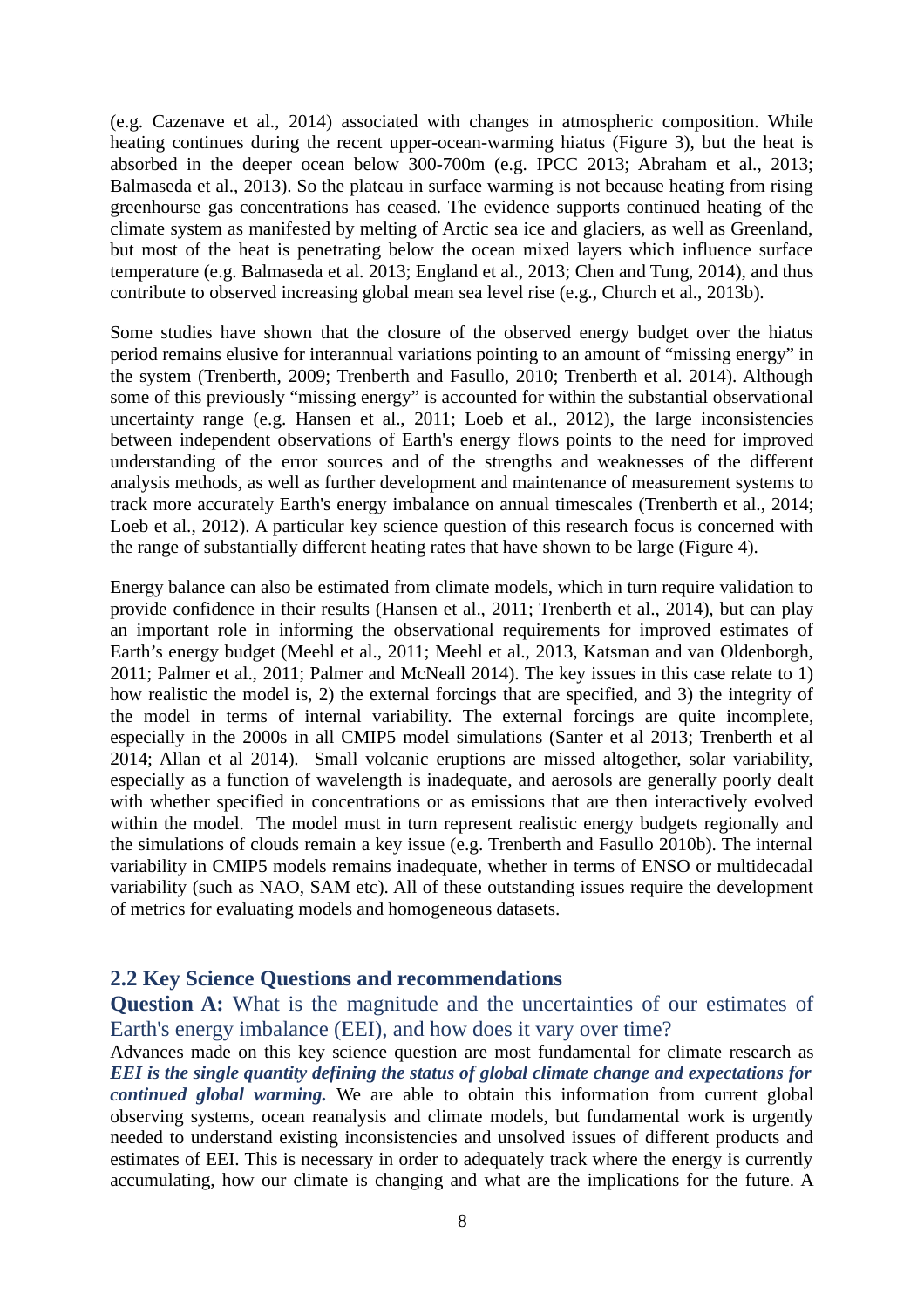proper accounting is needed of the absolute mean value, the temporal variability as well as the uncertainties in the EEI and we need to identify what is required to further reduce the uncertainties.

#### **Recommended activities:**

i) To benchmark our ability to monitor OHC changes at sub-annual time scales during the Argo era by using an agreed delayed-mode Argo input data set. Initially using statistical methods but this could be extended to ocean reanalyses later. This gives us a starting point from which to move forward.

ii) Carry out a comparison of mapping methods using "pseudo profiles" in a "perfect model" experiment (including both high-resolution ocean model coupled climate model simulations). This would give insights into the pros and cons of the different mapping methods and assumptions in a known system (current intercomparison efforts can reveal important differences, but not which product/mapping is most like reality). In addition, perform test of gap filling in space and time from ocean reanalyses (by using ocean heat transport) which in principle should be better than any statistics-only method for developing OHC estimates

iii) To utilize massively available SST (and potentially SSS) data along with mean sea level gauge records for the further cross-validation of estimates based upon data from different underwater systems. In addition, use of mean sea level from satellite altimetry corrected for ocean mass variations deduced from GRACE to analyze current biases from in situ sampling (including undersampled regions such as marginal seas and deep ocean below 2000m depth).

iv) To achieve advancements in data quality control issues: for the historical in situ database: joint activity with CLIVAR-GSOP Coordinated Quality-Control of Global Subsurface Ocean Climate Observations – the IQuOD initiative [www.iquod.org]; but also for the Argo era, in joint collaboration with the international Argo program. This also includes to manage and coordinate support for data and metadata archaeology (joint activity with IQuQD).

v) Liaise with climate modelling community to define suitable OHC patterns/metrics for testing climate variability hypotheses emerging from climate modelling simulations.

vi) Evaluate OHC changes from the ensemble of current ocean reanalyses and work with the OHC in situ community to identify and understand differences, coming from different observations or coming from the gap filling or data assimilation methodologies. This includes continued performance of multi-analysis ensemble approach to study the uncertainties as successfully performed during the GSOP initiative (Clivar exchanges No.64) and to quantify and reduce model biases by using recent well observed periods and built in to any reanalysis estimates.

vii) Develop a community review paper on all components of EEI

## **Question B:** Can consistency between planetary heat balance and ocean heat storage achieved and what are the major limitations?

Each of the existing independent approaches (satellite measurements at TOA, in-situ observations and reanalysis outputs for ocean heat content, estimates of EEI from climate models) to determine values for energy flows in the Earth's system has its own advantages and drawbacks in terms of sampling capability and accuracy, leading to different estimates, and associated uncertainties. In addition different communities are involved in delivering these estimates and as yet these communities have not worked closely together to allow different assumptions to be compared and for some of the uncertainties to be reduced. Thus *evaluating and reconciling the resulting budget imbalance is a key emerging research topic in climate*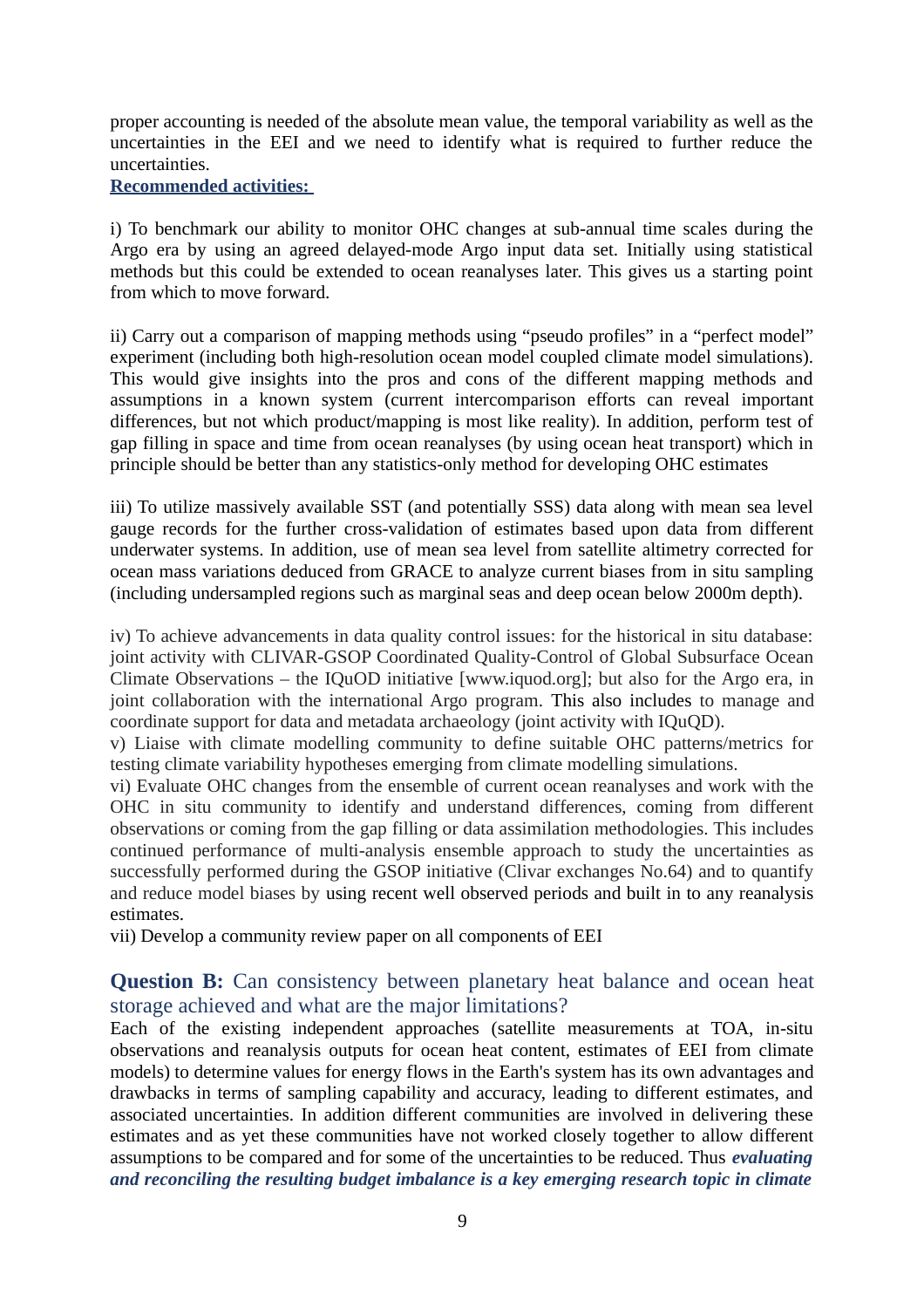*science which has the potential to bring 6 different communities together to make a major contribution to reducing climate change uncertainties*. Errors involved in deriving single components without a coupled context can accumulate and have major impacts on the accuracy of climate indicators, leading to large imbalances differences in estimates of Earth's budgets and climate. Reconciling the different approaches remains a challenge. Only by using conservation and physical principles can we infer the likely resolution. **Recommended activities:** 

#### i) Improve accessibility and information content of products to evaluate the different components of EEI (ocean reanalysis products, in situ OHC, net flux at TOA, climate models) for use by wider community. Develop improved evaluation of these products to quantify strengths and weaknesses to provide advice to a wider range of potential users.

ii) Strengthen collaboration of interdisciplinary climate community by building up a synergy community. This requires funded collaboration initiatives (network funding for workshops, working visits at laboratories, etc.., e.g. started with ISSI working group, MISTRALS ENVIMED, COST Action ES1402).

iii) Assessment of consistency between planetary heat balance and ocean heat storage as a multi-analysis approach from the synergy community to investigate uncertainties, quantify inconsistencies and understand their causes.

iv) Develop a community review paper on all components of EEI

# **Question C:** How are TOA net radiation and ocean heating rate distributed in space and time?

Observed climate variations such as the current hiatus or unresolved inconsistencies of climate observations (e.g. "missing energy" in the climate system) underpin the need for fundamental research activities on the regional distribution of TOA and OHC (including vertical distribution), as well as their implication for their global estimates. Continued assessment and attribution studies of *regional natural climate variability are essential to improve our estimates of global changes*. There is also an urgent need to *evaluate the relative importance of currently under-sampled regions of ocean heat content change* (icecovered ocean, marginal seas and deep ocean) *and to understand how heat is transferred vertically*. We have to evaluate how regional patterns change in time and if regional OHC tendency patterns can, along with other patterns e.g. regional sea level, be *used to test/falsify model hypotheses*. We need to further understand *the role of resolution of climate models and reanalysis models* in resolving natural climate variability and providing accurate error estimates, as well as to understand which are the relevant model physics and parameterizations that need further improvements.

### **Recommended activities:**

i) Evaluate the relative importance of the ice-covered ocean, marginal seas and deep ocean (> 2000m) of ocean heat content change and to understand how heat is transferred vertically, with the objective to develop recommendations for observing system design (GOOS).

ii) Evaluate how regional patterns change in time

iii) Use of ocean reanalyses to analyze physical processes for exchanging OHC with the deep ocean through mechanisms of diffusion and deep water formation.

iv) Use of ocean reanalyses to analyze processes and forcing (momentum and buoyancy) of regional natural climate variability and their impact on the global budget

v) Analyze if regional OHC tendency patterns can, along with other patterns e.g. regional sea level, be used to test/falsify model hypotheses.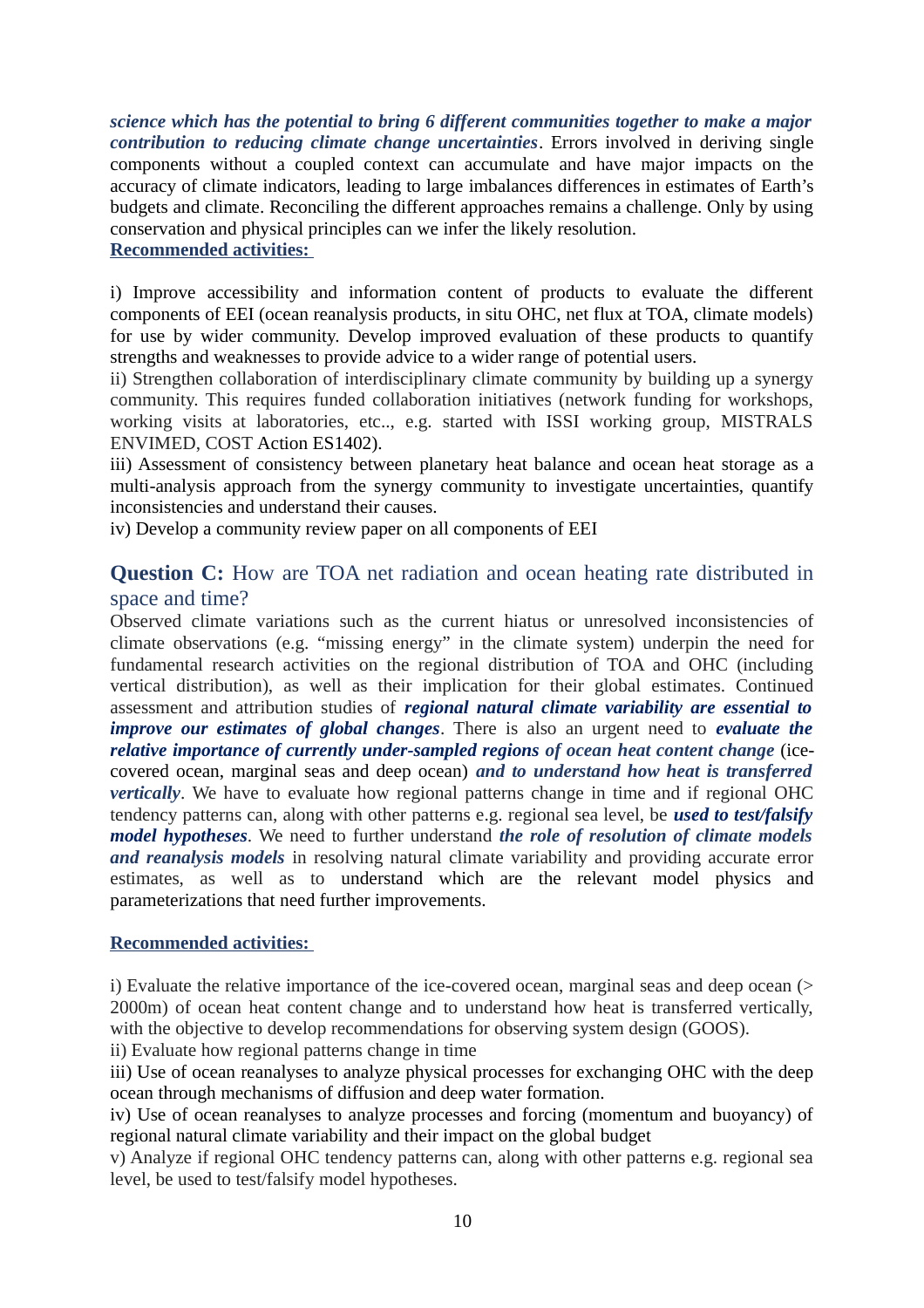### **Question D:** How can we improve validation requirements for and from coupled climate models to improve estimates of EEI?

Models are self-consistent and accounting for any drifts and biases may therefore be useful in identifying inhomogeneity in observational datasets or in providing transfer functions between measurements and physical variable. Consideration of models in conjunction with observations is therefore essential in evaluating climate change processes. Addressing the energy budget in climate models is a powerful method for understanding future climate projections. A prerequisite thereby is an adequate representation of the energy budget in climate models, which requires a careful validation process and adequate reference datasets. They can be used to evaluate the main drivers for understanding the energy budget, more precisely to analyze the transient climate response and the role played by ocean heat uptake (i.e. ocean heat uptake efficiency). This can be achieved by focusing on the net energy accumulated in the Earth's system and how that energy is redistributed in space and time. A large part of this energy will be found in the deep ocean heat uptake, and particular emphasizes should be given to projected OHC and accompanied uncertainties, including the uncertainty of projections of global thermal expansion, which is a large term in projections of sea level (of order 50% of the projected signal).

More work is needed to understand biases in specific terms of energy budgets in the models as derived from climate model energy imbalances. These biases depend on the way how the different models balance the terms, and their understanding in turn will shed light on biases in forcing terms from observations (e.g. surface fluxes). Here the effort is needed for understanding the role of eddy resolved ocean in forming new mechanisms of coupling and, thus, changing the picture of surface fluxes diagnosed by models. Moreover, more work is needed to assess the response of climate models to the radiative forcing, and a combined study of satellite observations with climate models will be particularly valuable to advance on this issues.

#### **Recommended activities:**

i) Characterize range of model simulations of ocean heat uptake and mechanisms.

ii) Assess the representation of the energy budgets in climate models with adequate reference datasets.

ii) Use of self-consistent models in assessing and improving dataset homogeneity and perform signal (from emergent patterns of OHC change) to noise (from internal variability) analysis to reveal fundamental information on the extension of the in situ observing system (e.g. test the importance of ice-covered ocean vs. shelf seas vs. deep ocean ( $>$  2000m depth) and examine the role of mesoscale noise).

iii) Develop observational constrains on future sea level rise and transient surface temperature rise, and develop process-based relationships between observable quantities and the emergent signals of change, the net energy gain and the re-arrangement of energy within the system for an assessment of future climate projections.

iv) Providing controlled experiments to assess attribution of different processes on EEI and perform inter-comparison of coupled climate model response to radiative forcings and observed changes in different components of the TOA radiation budget (satellite, in situ) to evaluate and reduce uncertainties, and analysis on the spatial patterns of change.

v) Utilize the experiments with coupled climate models with eddy resolving ocean blocks, including those done at regional level. A close, careful look is needed on the role of atmospheric synoptic and mesoscale processes in forming surface fluxes to assess further the extent to that these phenomena are undercounted (poorly counted) in the existing climate models. The first pilot results can be generated at regional level (for key-areas), while in the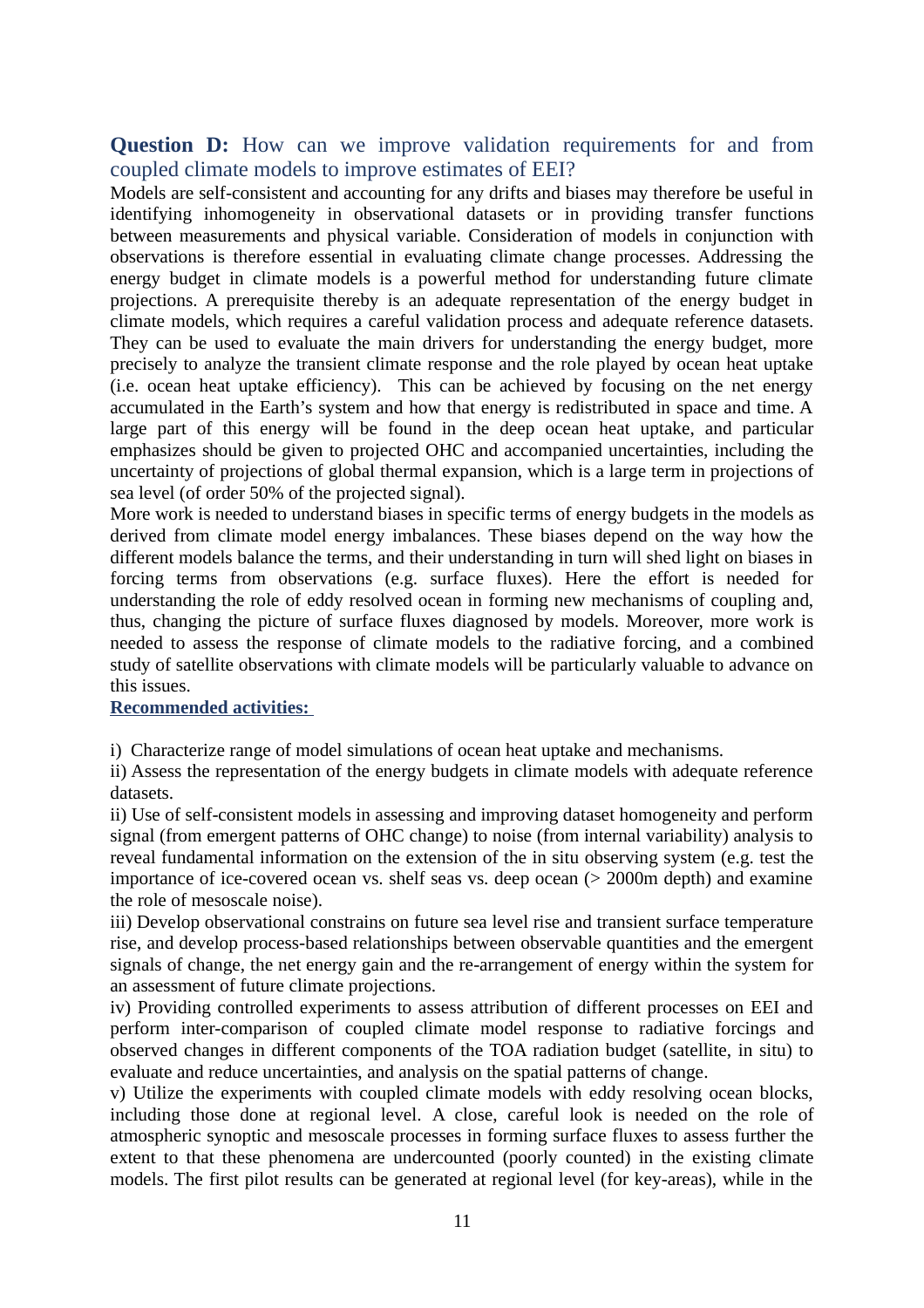future global assessment is necessary.

# **Question E:** How can we better constrain the surface energy fluxes and their spatio-temporal variations at regional scale?

Characterizing the uncertainty and biases in surface fluxes is essential to address scientific challenges related to the Earth Energy budget, energy flows and understanding the observed shorter-term interannual to decadal fluctuations superimposed on the centennial-scale warming of the global ocean surface. Quantifying sea surface heat fluxes to the required level of accuracy needed to support the various applications is a very challenging task. The current level of uncertainties in global ocean mean and trends of heat and moisture fluxes remain higher than is required by many applications and improvements to these estimates are required for further progress. Many of the current global ocean products use local measurements for determination of methodologies and/or uncertainties. Given the relative paucity of local measurements, sampling issues and errors in flux algorithms and satellite retrievals under extreme wind or wave conditions between differing data sets cannot be resolved by comparisons with these in situ data alone. Also, a further critical issue is the scaling of surface fluxes because in-situ measurements of the fluxes and state variables are scale dependent. Regional and global energy budget assessments may help provide further constraints for the surface flux datasets to aim towards. Using constraints on energy budget considerations, and hence, inter-comparisons to other independent observing systems as well as to re-enforce interdisciplinary collaborations for climate research application will contribute to advances urgently needed for estimates of surface energy fluxes. **Recommended activities:** 

i) Quantify the different types of uncertainties of surface fluxes, their correlation structure, and sensitivity to uncertain parameters (e.g. input data, bulk algorithms) and satellite retrieval schemes in order to improve the usefulness of global flux products, and make them more suitable to support scientific studies of climate variability, trends, and the global ocean heat budget closure

ii) Develop an innovative ensemble approach to generate multiple realisations of flux surface products, combining the individual strengths of existing data sets, the latest knowledge in bulk formulations and associated input data, and the most recent efforts in re-processing flux data sets of climate quality (e.g. ESA CCI). The idea is that a well-designed ensemble of multiple realisations of surface fluxes would sample some of the uncertainties related to the flux products, in a similar way as is done for SST within, for example, the HadSST3 data set.

iii) Exploit integral constraints as suggested by Yu et al (2012) along with statistical approaches using reconstruction of probability density functions for surface fluxes (Gulev and Belyaev 2012) to check consistency of the Net Heat Flux product components, and in particular by use of Argo data on a series of regional "Cages" of interest (e.g. Pacific Warm Pool, the North Atlantic and enclosed seas such as Mediterranean and Red Seas). Include use of ocean reanalyses for regionalizing OHC budgets by providing estimates of ocean heat transports and transport convergences and their temporal variability in different regions of the ocean based on the full range of available ocean observations.

iv) Develop a community-led Flux Platform to share, access and inter-compare easily 6 different sets of flux climatologies, and their input data (e.g. different SSM/I data streams), thereby fostering close collaboration between different communities, as well as new ways of combining in situ measurements and flux data. Such a platform was regarded as a very useful tool to organize a global effort to coordinate the evaluation of flux products, improve their inter-operability and encourage their use.

v) Complement the GSOP inventory of surface flux products with "assessment"-type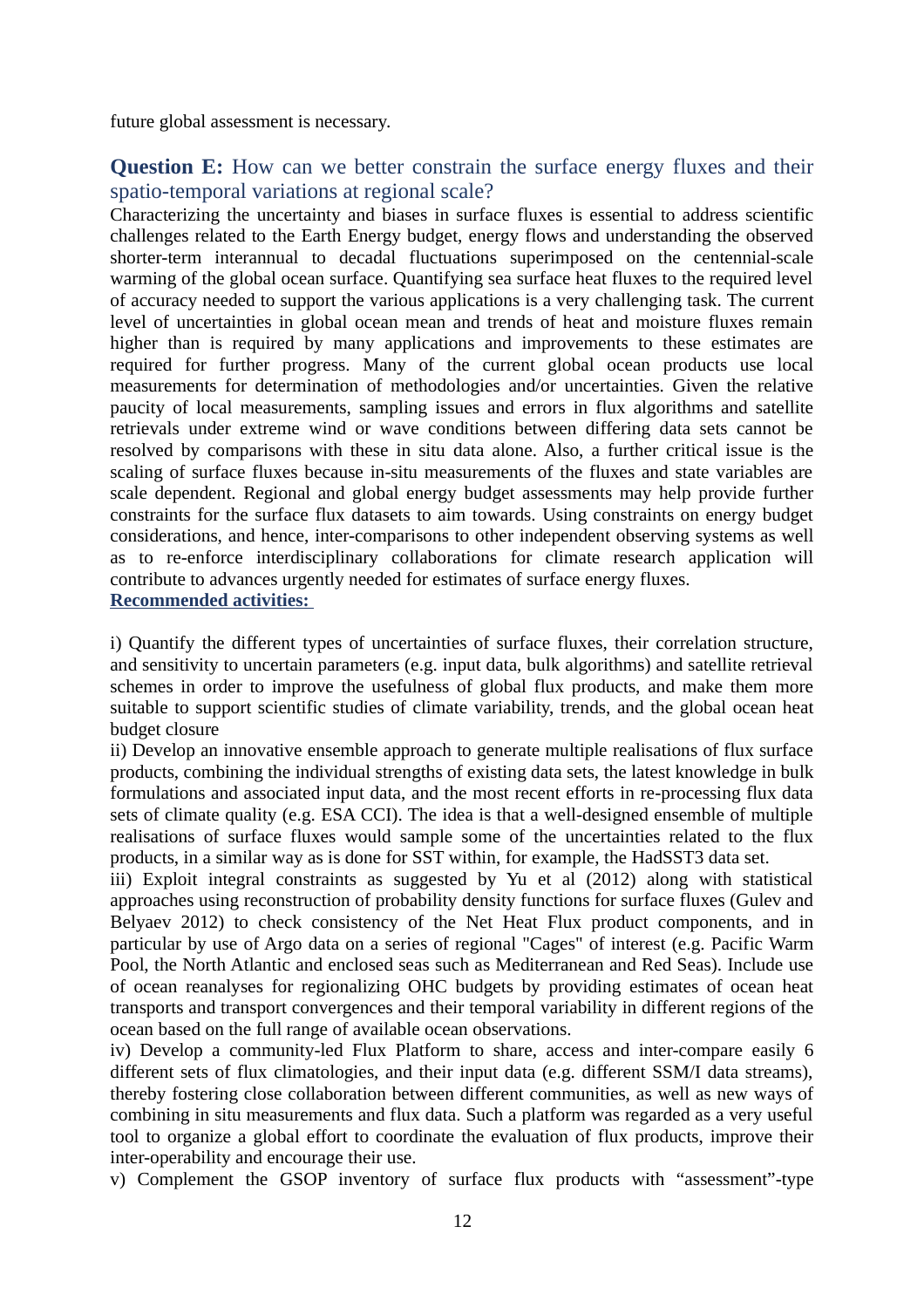information regarding the strengths and weaknesses of the various flux products, in an effort analogous to the "Climate Data Guide" (NCAR/UCAR, USA), to guide the in selecting the best product for their application across the multitude of flux products available on the web.

vi) Evaluate potential for improving surface heat flux estimates based on ocean or coupled reanalysis products.

vii) Ensure continuation and foster expansion of high quality in situ measurements in remote locations, such as on ocean platforms and small islands, as anchor sites for the assessment of modelling and remote sensing products.

### **2.3 Expected outcomes:**

The main expected outcome of this initiative is to achieve refinement of a scientific framework on consistency between planetary heat balance and ocean heat storage aiming to build up a pluri-disciplinary synergy community for climate research (see 1.2).

- Evaluation of existing data sets and information products and the assessment of their consistency.
- Recommendations on how to improve the observing systems, methods to derive surface flux products, data assimilation methods, ocean and climate models and development of new data sets, analyses and diagnostics that can be used to assess storage terms and energy flows in models, as well as future climate projections.
- Contributing insights to the understanding of interannual-to-decadal climate variability in Earth's Energy Budget as well as associated changes in the ocean heat storage and surface fluxes, thus, assessing changes in the climate system, and linking them to initiatives on predictability and detection of anthropogenic climate change.
- Quantitative constraints for climate models on heat budget imbalances at TOA, the airsea interface as well as regional and depth limited accumulation rates of OHC.

# **3. Governance and international coordination**

# **3.1 Scientific steering team**

| <b>Name</b>               | <b>Affiliation/</b>                           | <b>Partner</b>                                                | <b>Expertise</b>                                       |
|---------------------------|-----------------------------------------------|---------------------------------------------------------------|--------------------------------------------------------|
|                           | <b>Country</b>                                | organization                                                  |                                                        |
| Karina von Schuckmann     | MOI, University of                            |                                                               | In situ ocean                                          |
| (co-chair)                | Toulon, France                                |                                                               | observations (Argo OHC<br>and sea level)               |
| <b>Kevin Trenberth</b>    | NCAR/UCAR, Boulder,<br>USA.                   | <b>GEWEX SSG</b>                                              | Earth's climate, datasets<br>and reanalyses            |
| <b>Carol Anne Clayson</b> | WHOI, Woods Hole, USA                         | SeaFlux (chair)                                               | Surface fluxes, remote<br>sensing                      |
| <b>Catia M. Domingues</b> | IMAS/ACE CRC,<br>Univ. Tasmania,<br>Australia | <b>CLIVAR GSOP</b><br>GC sea level (scoping<br>team co-chair) | In situ ocean<br>observations (OHC and<br>sea level)   |
| <b>Sergey Gulev</b>       | <b>IORAS, Moscow, Russia</b>                  | <b>SeaFlux</b>                                                | Surface Flux, Ocean<br>general circulation<br>modeling |
| <b>Keith Haines</b>       | University of Reading,                        | CLIVAR GSOP                                                   | Coupeled and Ocean                                     |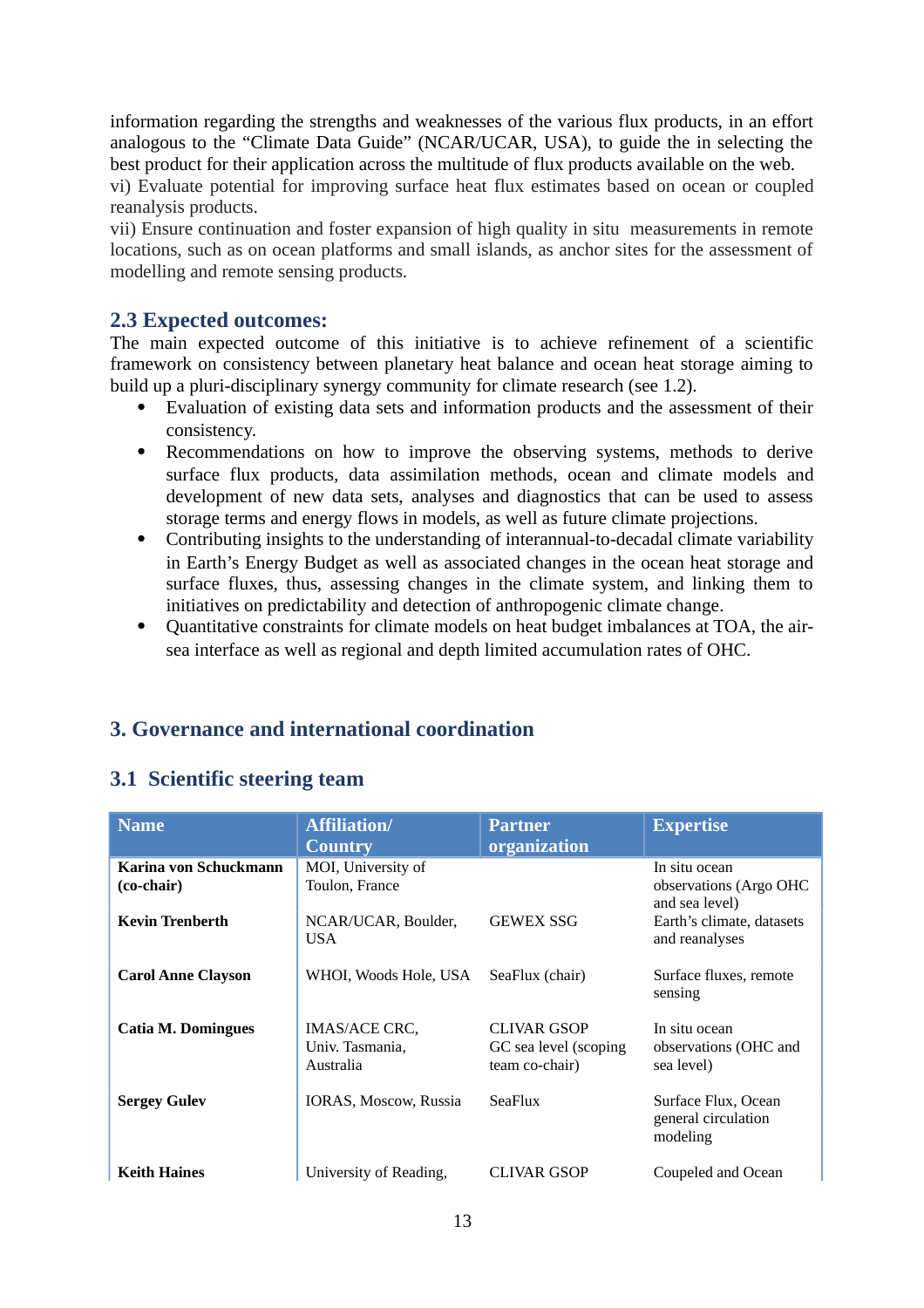|                                | UK                       |                                                         | Reanalysis for Climate<br>Analysis and Forecasting<br>Climate data        |
|--------------------------------|--------------------------|---------------------------------------------------------|---------------------------------------------------------------------------|
| <b>Norman Loeb</b>             | NASA, Hampton, USA       | <b>GEWEX GDAP, CERES</b><br>Science Team Leader         | <b>TOA</b> radiation flux                                                 |
| <b>Pierre-Philippe Mathieu</b> | ESA, Frascati, Italy     | CLIVAR GSOP                                             | remote sensing,<br>environmental<br>modelling, weather risk<br>management |
| <b>Matthew Palmer</b>          | MetOffice,               | <b>CLIVAR GSOP co-</b><br>chair, Argo UK expert<br>team | Climate models, ocean in<br>situ observations                             |
| <b>Bob Weller</b>              | WHOI, Woods Hole, USA    | US CLIVAR SSC<br>Chair                                  | Ocean in situ<br>observations                                             |
| <b>Martin Wild</b>             | ETH, Zurich, Switzerland | IAMAS-IRC-GEB (co-<br>chair)                            | Earth's Climate, Global<br>climate modelling,<br>surface flux             |
| Yan Xue                        | NCEP/NOAA, USA           | CLIVAR GSOP                                             | Ocean Synthesis                                                           |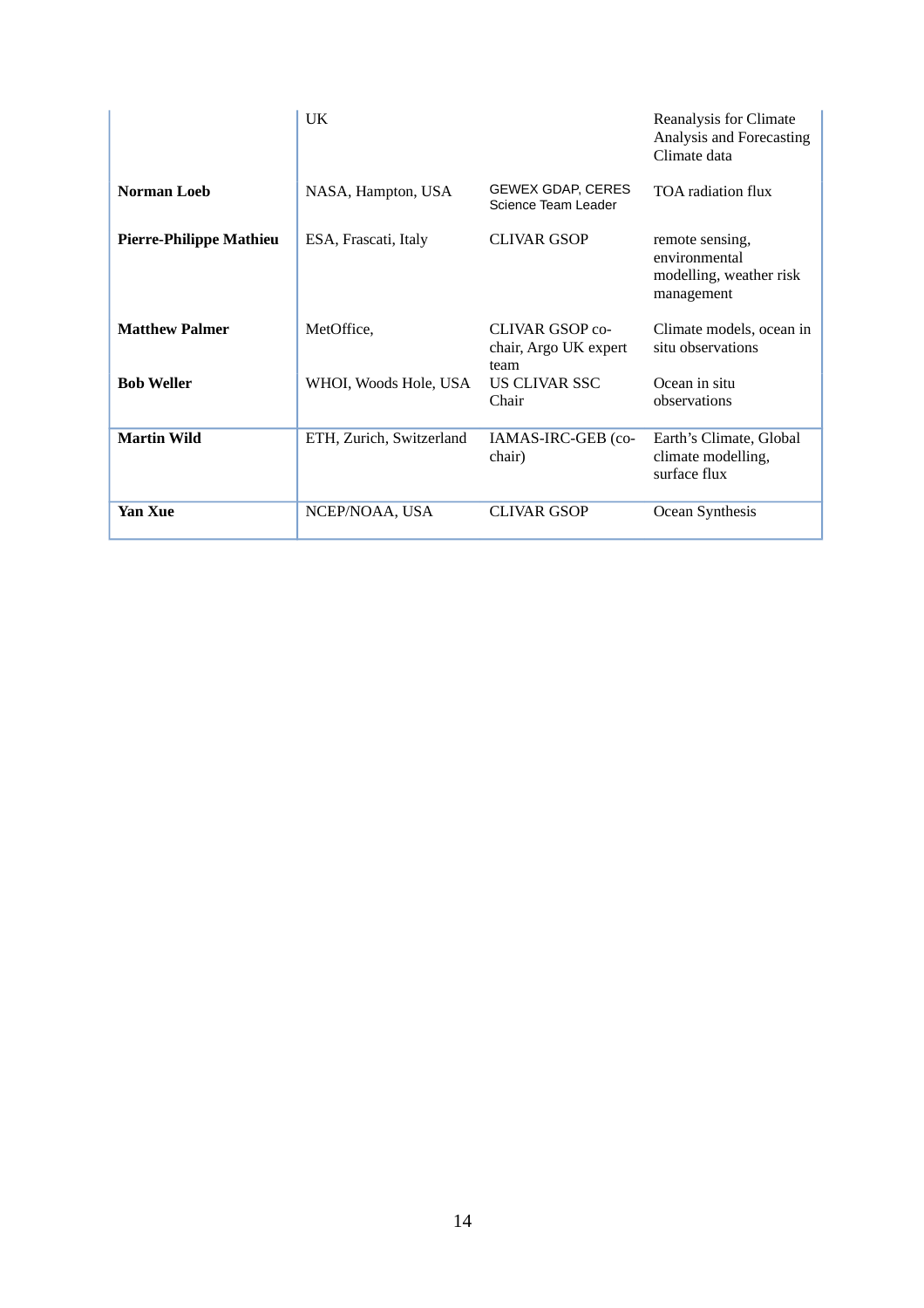# **3.2 International coordination**

The CONCEPT-HEAT research focus involves an interdisciplinary team, with significant expertise to address the key scientific issues proposed in Section 2.2. Members are part of a number of WCRP core-projects and cross-cutting initiatives (Figure 4). This will help to coordinate close collaboration between a mix of relevant communities and integration of scientific outcomes. It is anticipated that the research outcomes from CONCEPT-HEAT will directly contribute to these 10-year WCRP Grand Challenge initiatives:

- "Clouds, circulation and climate sensitivity"
- "Change in water availability"
- "Regional sea level change and coastal impacts"

In addition, of particular importance to CONCEPT-HEAT, is the connection between two WCRP core-projects: CLIVAR and GEWEX. GEWEX has projects on the radiation budgets at TOA and the surface, as well as surface flux estimates over land (LANDFLUX) and ocean (SEAFLUX), with a strong focus on atmospheric radiation budgets and atmospheric energy transports as constraints on the Earth's energy imbalance.



# *Figure 4: The implementation of WCRP with its four core projects: CliC, CLIVAR, GEWEX and SPARC (Source: www.wcrp-climate.org)*

The HEAT-CONCEPT initiative should also benefit from achievements made during the past years in the frame of the international GODAE OceanView programme. GODAE was based on the hypothesis that data assimilation into high resolution ocean models could succeed in constraining the evolution of the global ocean circulation at eddying resolution. Building on the success of the GODAE, since its inception in 2008 the GOVST international program has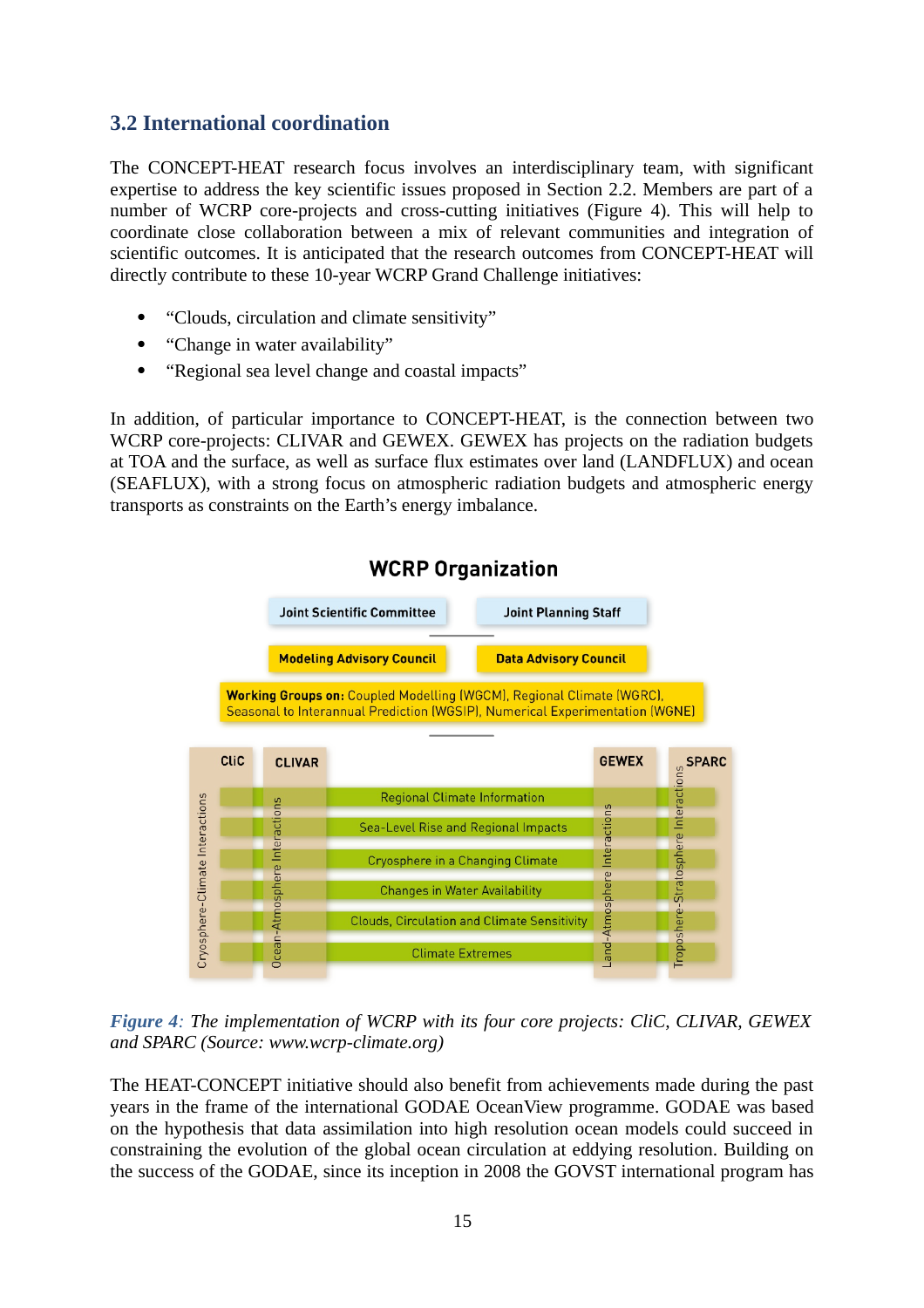been been created, with the mission to define, monitor, and promote actions aimed at coordinating and integrating research associated with multi-scale and multidisciplinary ocean analysis and forecasting systems (Schiller et al., 2014). Global modelling and data assimilation systems have been progressively developed, implemented and inter-compared, taking advantage of increased computing power and enhanced model resolution (Martin et al., 2014). The same data assimilation systems are also used to produce reanalyses covering many years for various purposes including the calibration of coupled seasonal forecasts, and for understanding how the ocean has changed over the past decades. In-situ and remote sensing data are now routinely assimilated in global and regional ocean models to provide an integrated description of the ocean state, allowing for reanalyses of the ocean's variability from the mesoscale to global variability. In the future, cooperation between CLIVAR and GOV should be engaged along the objectives of HEAT-CONCEPT, i.e. by ensuring that data assimilation systems will be improved in a way to produce more accurate estimates of heat content diagnostics in ocean reanalyses.

## **4. Implementation**

CLIVAR can help to adapt to support implementation activities by supporting the development of a cross-panel and cross-collaboration between this RF and CLIVAR GSOP and GEWEX, in particular by supporting working groups and network development. A joint GSOP/HEAT-CONCEPT meeting is discussed to be held at MET-Office, Exeter, UK in fall 2015. In addition, further development on implementation targeted activities and timeline need to be further discussed during a first meeting, as well as during several teleconferences (and CLIVAR could help by setting up these teleconferences). However, travel budgets generally seem pretty tight these days and some travel expenses to facilitate workshops and meetings in support of the proposed activities would be needed. Moreover, potentially hosting some of the model data required for "perfect model" experiments, if that option is pursued.

# **4.1 Targeted activities**

In section 2.2, recommendations have been defined, and further development is needed to refine targeted activities based on these recommendations. Proposals for targeted activities should be encouraged from the community and discussed and leaders identified as well as timeline for implementation. A meeting planned (joint with GSOP in fall 2015) will help to further develop these potential targeted activities. However, some initial targeted activities have already been identified:

(i) Systematic intercomparisons

- The Ocean Reanalyses Intercomparison Project (ORA-IP) <http://www.clivar.org/sites/default/files/documents/Exchanges64.pdf> Carry out a "perfect model" experiment with a number of groups providing statistiacal estimates of OHC (documented in Abraham et al., 2013). This could, in principal, be extended to a number of ocean reanalysis centres (solution for computational and real costs is needed)
- $\triangleright$  To coordinate a protocol of experiments for intercomparison of in situ OHC estimates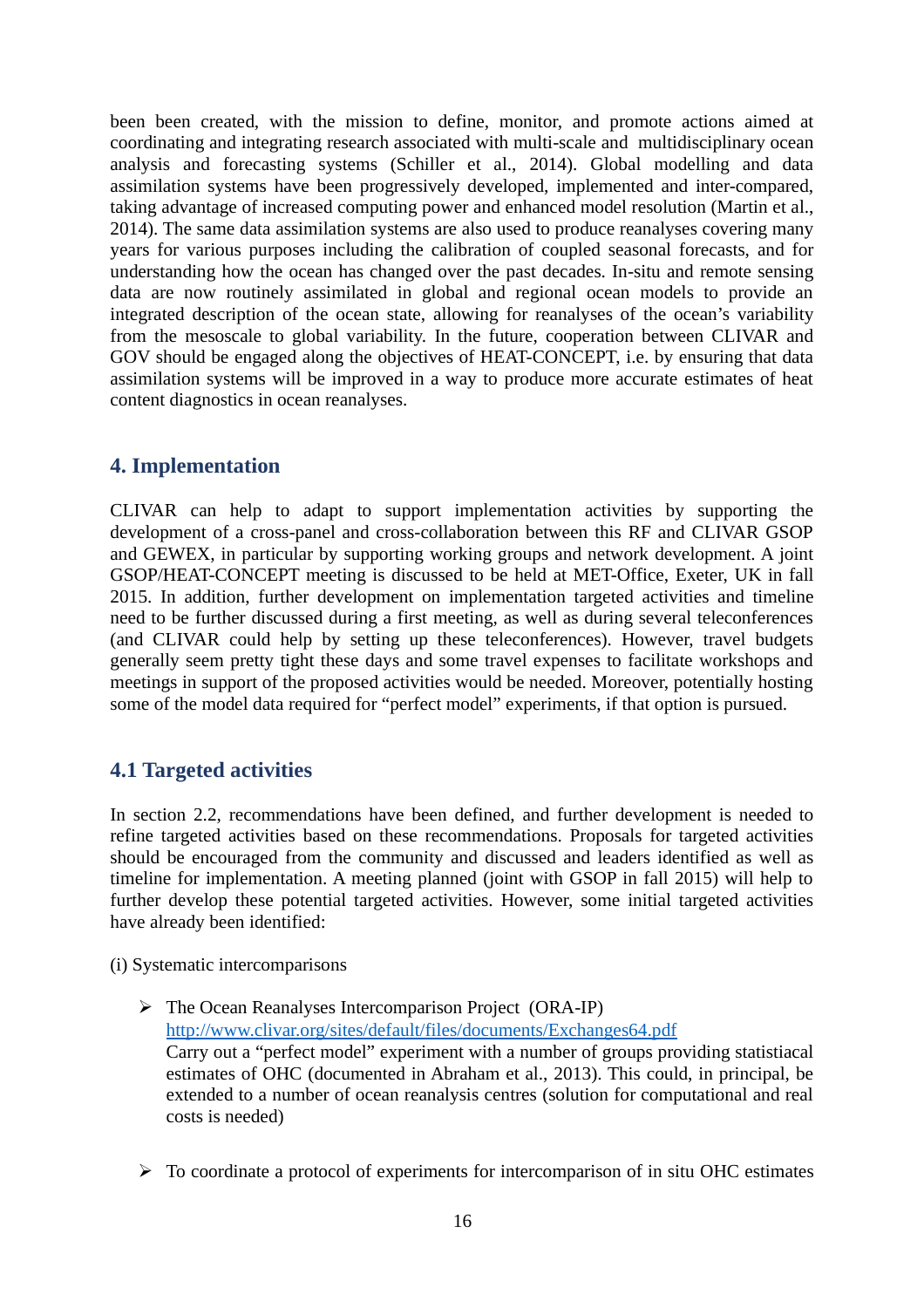(e.g. building on from Boyer et al. and Cheng et al. intercomparison paper (in preparation), and taking advantage of the material already generated by the various groups involved (NODC, ACE CRC/CSIRO, UK Met Office, PMEL/JPL, KlimaCampus, Coriolis/Ifremer) for both periods, Argo and pre-Argo (two different targeted activities)

 $\triangleright$  Systematic intercomparison of existing turbulent surface flux products, and uncertainty evaluation using the concept of "cages" (ESA Tender, funding 2014/2015); as well as of existing radiative surface flux products.

(ii) Assessment studies of energy budget

- $\triangleright$  To coordinate a community review paper (decision ISSI working group 2013)
- $\triangleright$  To coordinate a systematic assessment study of all components of the energy budget (cross-activity with targets in (i)).

(iii) Develop cross-links with GEWEX

- $\triangleright$  Coordinate the systematic assessment of the components of the energy budget (ii) above) with the satellite datasets that GEWEX has already developed (atmospheric and oceanic)
- $\triangleright$  Ensure that representation of the GEWEX flux, precipitation, and radiation data set development groups are invited and participate in the planned meeting for fall 2015
- Determine a joint co-chair from the GEWEX Data and Assessments Panel for this research focus

# **4.2 Timeline**

Scoping activities to this date

| ----o<br>Date     | Event/Location                                                                                                   | Purpose/Outcomes                                                                      |
|-------------------|------------------------------------------------------------------------------------------------------------------|---------------------------------------------------------------------------------------|
| 3-4 July 2013     | <b>CLIVAR ESA Scientific</b><br><b>Consultation Workshop on Ocean</b><br>Heat Flux University of Reading,<br>UK. | http://www.clivar.org/events/clivar-<br>esa-scientific-consultation-<br>workshop-2013 |
| February,<br>2014 | Informal meeting during the AGU<br>Ocean Science meeting, Honolulu<br>Hawaii, USA                                |                                                                                       |
| April 2014        | Informal meeting with some<br>members during the EGU General<br>Assembly, Vienna, Austria                        |                                                                                       |
| 17. July 2014     | Breakout session during Pan-Clivar<br>meeting                                                                    |                                                                                       |
| November<br>2014  | report to CLIVAR/SSG                                                                                             |                                                                                       |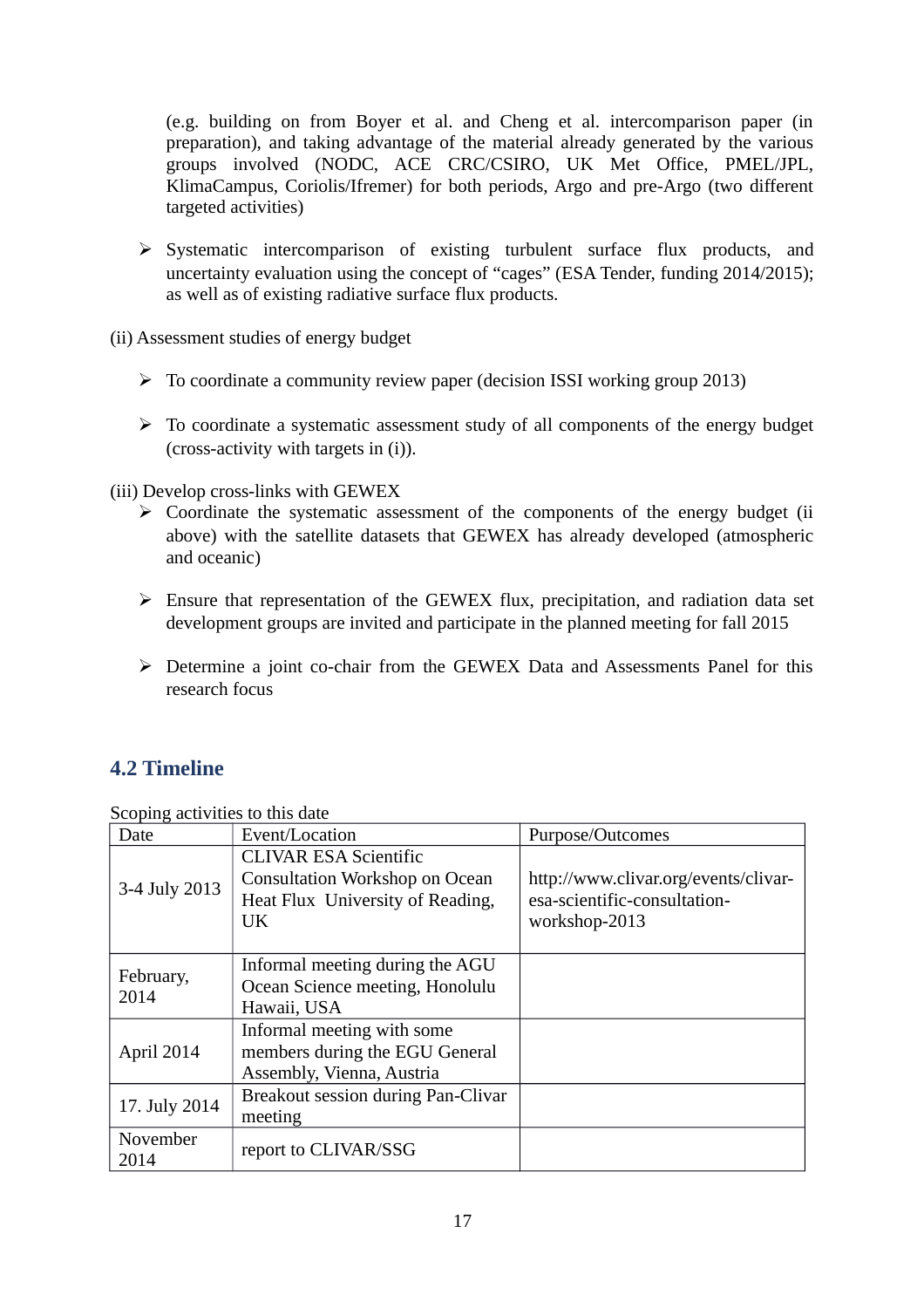### Planned activities

| Dec. 2014             | Telephone conference to discuss feedback<br>from CLIVAR SSG meeting in Nov. |  |
|-----------------------|-----------------------------------------------------------------------------|--|
| <b>July 2014</b>      | Telephone conference to discuss issues on<br>the upcoming workshop          |  |
| Sept. or Oct.<br>2015 | Joint meeting GSOP/CONCEPT-HEAT                                             |  |
| End of 2015           | Telephone conference                                                        |  |
| 2016                  | RF meeting (maybe joint with GEWEX<br>and/or CLIVAR panels)                 |  |

# **4.3 Deliverables, outreach and capacity building**

The following is envisioned:

- Integration of interdisciplinary community
- Spawning of systematic intercomparison analyses (obs/models)
- Development of best standard practices
- Improved estimates and uncertainties (public/easy access/guidance for users)
- High-impact publications
- Design recommendations for sustained observing systems (eg, impact on space/in situ agencies) and model development
- Workshop reports
- Web outreach through WCRP and social media
- FLUXNEWS issue and development of brochure/handout
- TbD at meeting: Potential summer schools/training for young scientists and capacity building in developing countries

### **5. Funding opportunities (meetings/projects)**

#### **Past:**

- ISSI Workshop on Observing and Modeling Earth's Energy Flows (Bengsston, 2012).
- ISSI Working group on "Consistency of Integrated Observing Systems monitoring the energy flows in the Earth System": Duration: 2014-2015; first meeting 11.- 13.06.2014 (ISSI, Bern, Switzerland)
- MISTRALS/ENVIMED (national funding France): The Mediterranean Sea mass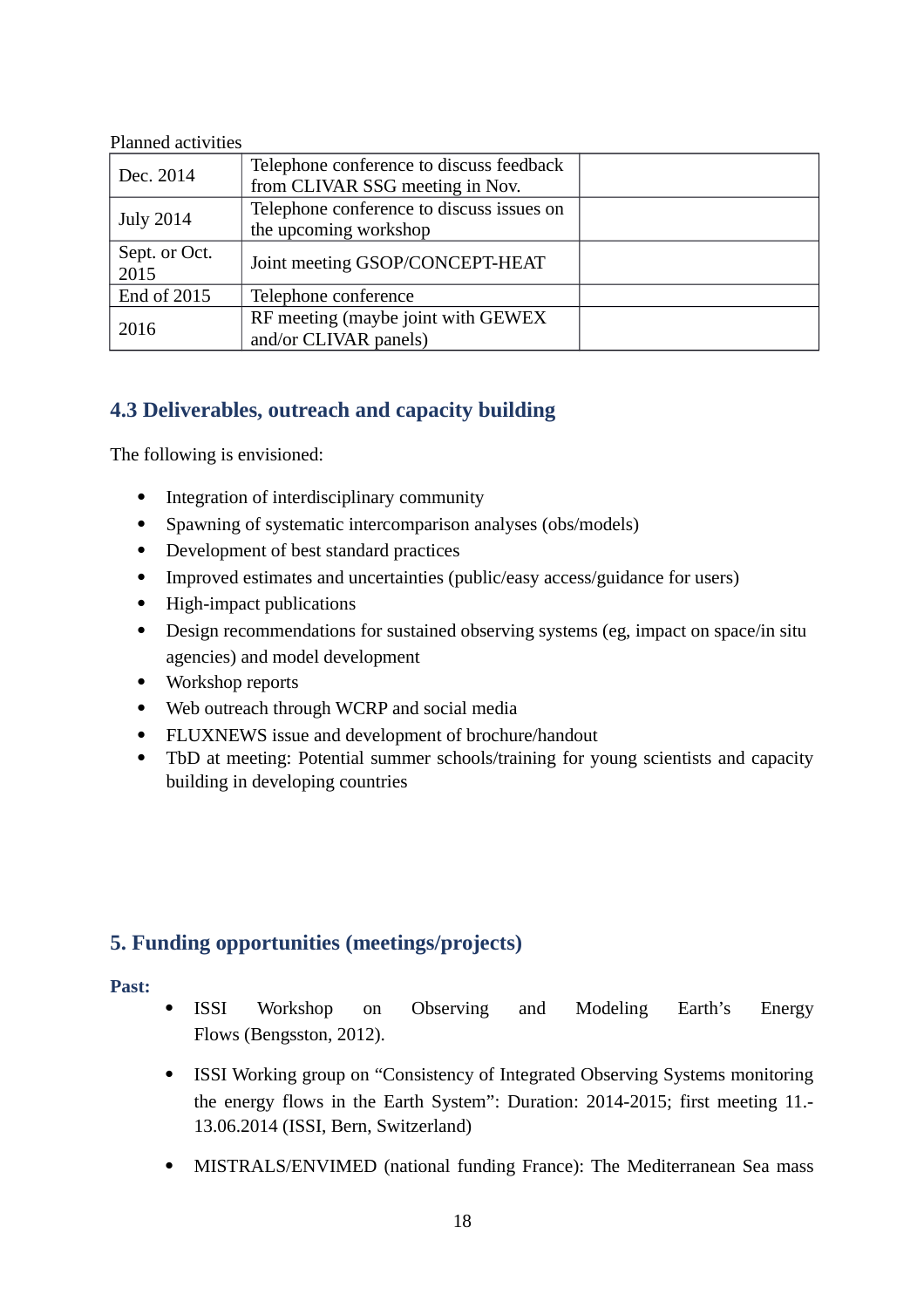and heat budget: Understanding its forcing, uncertainties and time evolution. MED-MaHb: Duration: 2014-2015; first meeting 9.-10.10.2014 (IMEDEA, Mallorca, Spain)

 ESA (European funding): Towards Improved Estimates of Ocean Heat Flux (TIE-OHF): : Improvement and Calculation of Global Long Time Series of Ocean Heat Fluxes from Satellite Remotely Sensed Data, In response to ESA ITT ESRIN/AO/1-7712/13/I\_AM

#### **Future:**

- new COST Action designated as COST Action ES1402: Evaluation of Ocean Syntheses
- Perspective: Program at MetOffice Hadley center for testing mapping strategies
- Australian Research Council: Discovery Projects (http://www.arc.gov.au/ncgp/dp)
- ISSI Working group on "Consistency of Integrated Observing Systems monitoring the energy flows in the Earth System": Duration: 2014-2015; second meeting July 2015 (ISSI, Bern, Switzerland)

# **6. Appendix: Estimates of EEI from global climate observing systems and its uncertainties**

### **6.1 Estimates at TOA**

Monthly observations of TOA radiation from Earth Radiation Budget Satellite (ERBS) wide field of view (WFOV) for the period 1985-1999 (Wong et al., 2006) and the Clouds and the Earth's Radiant Energy System (CERES, Loeb et al., 2012) can be used to evaluate estimates for EEI. While the absolute accuracy of satellite TOA net radiative flux is insufficient to provide EEI to better than a few  $\text{Wm}^{-2}$ , the measurements provide a useful estimate of temporal changes in EEI. For example, CERES observations provide a precision in global mean net TOA flux to better than  $0.5 \text{ Wm}^2$  (95% confidence; Loeb et al., 2012). However, ERBS observations suffer from discontinuities in temporal coverage, and therefore long-term temporal variability is more uncertain. Allan et al. (2014) have attempted to derive EEI estimates over the entire period with the help of a model, and discuss the issues. The changes of energy anomalies can be compared with other methods, including OHC (observations and reanalysis) and from climate models.

However, intercomparisons and inter-validation schemes have shown that unresolved inconsistencies occur at interannual time scales (Trenberth et al., 2014a), but generally fall within the uncertainties of the interannual OHC tendencies. The error bars in OHC tendencies are too large to assess interannual variability in EEI for climate research in the early 2000s, a period of transition from XBT to Argo observing systems, although they can bear within large error bars (Loeb et al., 2012). An agreement is better after 2006 owing to a much greater number of available Argo floats. However, there is still room for improvement, as there remain significant differences amongst independent analyses of the same Argo which are still too large to account for the accuracy needed for climate research (Trenberth et al., 2014a). In particular, the combination of Argo and TOA estimates to further improve and understand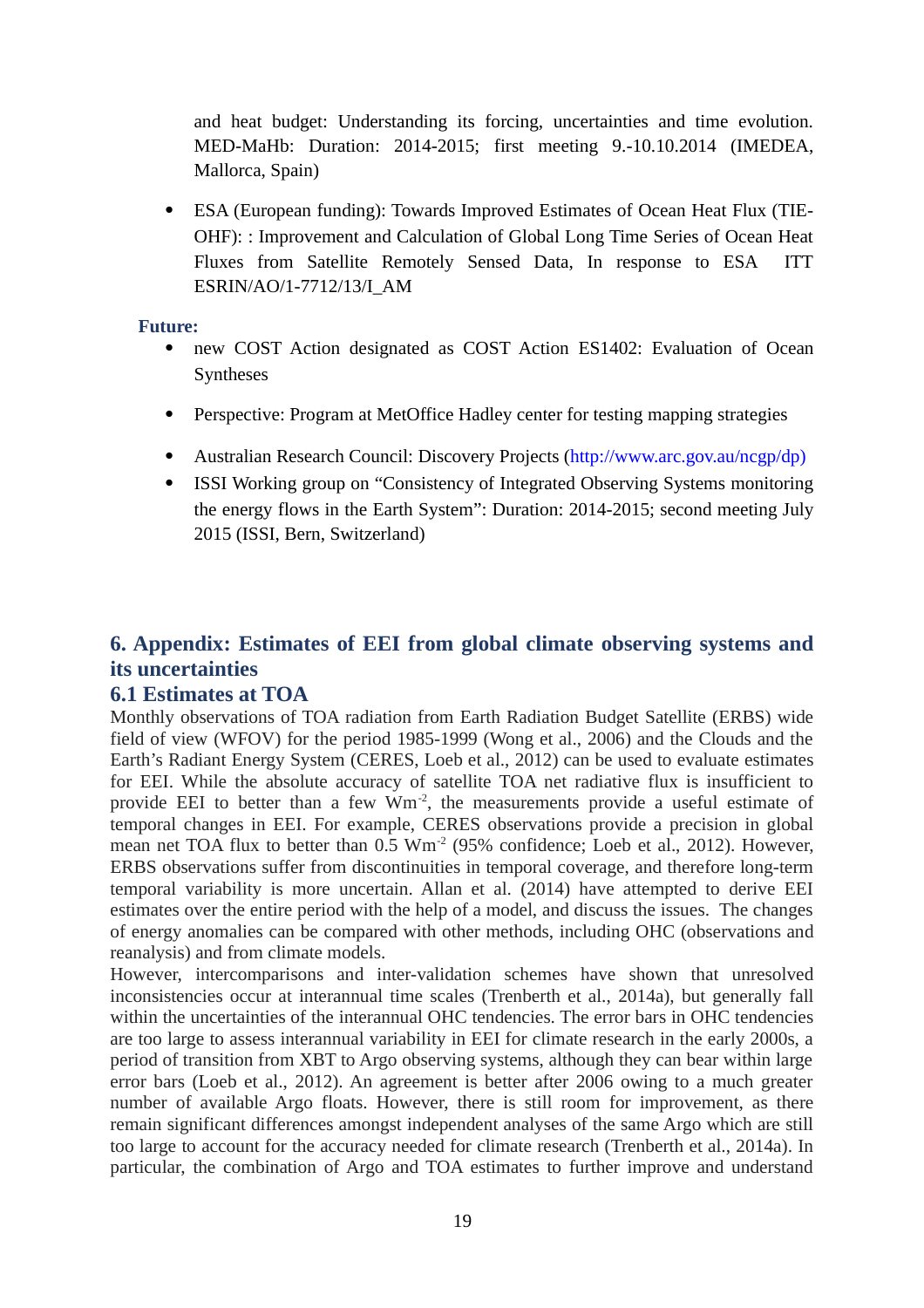these inconsistencies at interannual timescales has been done before (e.g. Loeb et al., 2012; Trenberth et al., 2014a; Allen et al., 2014), and needs to be improved in the future.

### **6.2 Estimates of GOHC from the in situ observing system**

The ocean is the principal source of the climate system's inertia, the "pacemaker" in the response to natural and anthropogenic forcings. It is thus essential that we improve our understanding of the role of the ocean in the climate system, monitor the observed ocean variability and change, and interactions with other components of the climate system. Indeed, analysis of the rate at which the ocean is gaining heat is the most natural and accurate approach and perhaps the only practical way, when added to other much smaller components, to determine the state of Earth's energy imbalance.

To evaluate heat stored by the climate system, global OHC can be derived from the global ocean in situ observing system. Several key historical and modern subsurface measurement instruments exist for assessing ocean temperatures globally as required for climate assessment, i.e. the expendable bathythermograph (XBT), shipboard CTD measurements, the Argo floats and seal data for the Southern Ocean (see Roemmich et al., 2012 and Abraham et al., 2013 for an overview). Other measurement techniques such as mooring arrays from TAO, RAMA and PIRATA and the Ocean Buoy Network, drifting boys and Gliders complement the global ocean in situ observing system.

Since its inception, the World Climate Research Program (WCRP) has taken international leadership with the Tropical Ocean-Global Atmosphere project in the 1980s, including initiating the Tropical Atmosphere Ocean/Triangle Trans-Ocean Buoy Network (TAO/TRITON) moored array focusing on the tropical Pacific heat budget and OHC redistribution via ENSO. Also the World Ocean Circulation Experiment (WOCE) was a part of WCRP which used resources from nearly 30 countries to make unprecedented in-situ observations (full-depth sections and expanded XBT network, see e.g. Roemmich et al., 2012 for an overview) of the global ocean between 1990 and 1998 in order to determine poorlyunderstood but important physical processes and focus on ocean circulation and hence, energy transports within the global ocean. The latter are still a big challenge for regionalizing the energy budget.

Following TOGA, the WCRP formulated CLIVAR that begun in 1995, further fostering the Argo float array capable of monitoring OHC directly in the upper 2 km with a 10-day repeat cycle, and reoccupation of some of the full-depth WOCE hydrographic sections under the auspices of the Global Oceanographic Ship-Based Hydrographic Investigations Program. The Global Climate Observing System (GCOS), in partnership with WCRP, has formulated a concept for the Global Ocean Observing System (GOOS) and encouraged contribution to it, particularly through the OceanObs workshops in 1999 and 2009 (e.g. Palmer et al., 2009).

With the inception of the Argo array of autonomous profiling floats (http://www.argo.ucsd.edu/) in 2000, our ability to monitor global and regional ocean heat content (steric sea level) variability and change significantly increased, owing predominantly to increased sampling density. Argo has now become the major contributor to the global ocean in situ observing system. Estimates for GOHC from today's Argo sampling, were it truly global, could be derived with an accuracy of about  $0.1 \text{ Wm}^2$ , and uncertainties will rapidly decrease with a longer time series (up to  $0.02$  W/m<sup>-2</sup> after 15 years of today's Argo sampling, von Schuckmann and Le Traon, 2011).

But these uncertainties do not reflect current limitations of the Argo observing system for GOHC estimates. Since Argo does not sample below 2000m and sampling is limited for shallow oceans (shelf areas, marginal seas, e.g. von Schuckmann et al., 2014) and areas polewards of 60° latitude, methodologies for accurate estimation of sampling errors and their minimization through the data-infilling strategies are required to improve the accuracy of the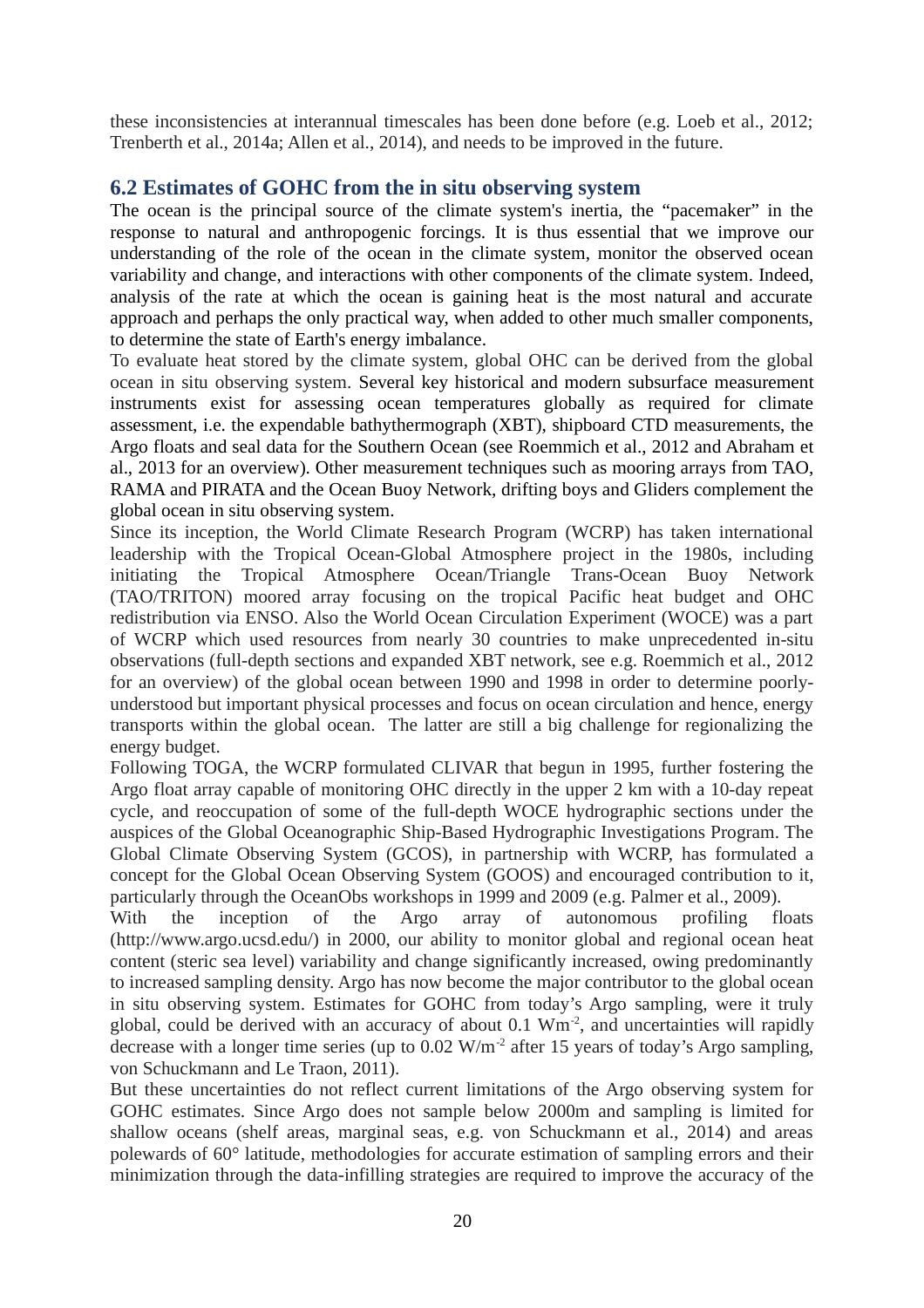estimates in the deep ocean and poorly sampled areas (Abraham et al., 2013). Hence, an Argolike observing system has the large potential to deliver accurate estimates of GOHC, but needs to be maintained in the future and with efforts made to fill in existing sampling gaps. Moreover, caution is still needed, as instrumental problems have been found and must be corrected to the extent possible (e.g., Willis et al., 2007, 2011; Barker et al., 2011). Highquality shipboard CTD programs are critical to maintain high accuracy and minimize systematic errors in the Argo array (and in other instrument types) (Freeland et al., 2010). The collection, assembly, and quality control of a comprehensive data set as done by oceanographic data centers are invaluable for global analyses of heat content. An additional quality control in delayed mode is indispensable when using the data base from the data centers (Coriolis, UK Met Office, US NODC) for OHC analyses, (coherence analyses to check for platform drifts, exclude black-listed Argo profiles and others, check for systematic biases, application of corrections (XBT, MBT, etc)). Most of the analyses of OHC are done by individuals or small groups of investigators, using their own delayed-mode quality control and mapping strategy. Large differences exist among currently available products (e.g., Abraham et al., 2013; Church et al., 2013b, Trenberth et al., 2014a) and best standardized practices do not exist yet for statistical interpolation and objective analysis to be applied when dynamical ocean reanalyses/syntheses are not used. Largest challenges remain for the historical data, including the large gaps and the correction method for XBT data (e.g. Domingues et al., 2008). Despite independent efforts over the past few decades by a number of research organizations who have attempted to assemble, rescue and quality-control (QC) subsurface ocean profiles, the global historical profile database still contains a relatively large fraction of biased, duplicated and substandard quality data and metadata that can confound climaterelated applications. The IQuOD (International Quality-controlled Ocean Database, http://www.iquod.org/) effort is being organized by the oceanographic community, and includes experts in data quality and management, climate modellers and the broader climaterelated community. The primary focus of IQuOD is to produce and freely distribute the highest quality and complete single ocean profile repository along with (intelligent) metadata and assigned uncertainties for use in ocean climate research applications. This goal will be achieved by developing and implementing an internationally-agreed framework. Although of less impact compared to the historical database, systematic biases represent also during the Argo era a challenge which has shown to induce biases in GOHC estimates (Willis et al., 2009; Barker et al., 2011; von Schuckmann et al., 2014).

By correcting sea level rise estimates (obtained from satellite altimetry) for ocean mass changes (obtained from GRACE) estimates it is possible to get an estimate of the thermal expansion of the ocean. Assuming a reasonable climatology of the deep ocean it is further possible to deduce an alternative estimates of the GOHC. This method has the advantage to give a direct estimate of the total GOHC including the deep ocean and the marginal seas. However this estimates cumulates the uncertainties coming from satellite altimeter systems, the GRACE system and the assumed climatology of the deep ocean. Today it is unclear whether these uncertainties enable to get precise estimates of the GOHC compared to a potential extended (below 2000m depth) ARGO network (von Schuckmann et al., 2014). Some analysis give first indication that this method can provide at least interesting upper bounds on total GOHC (Llovel et al. 2014). With improved error estimates of GRACE and satellite altimetry this method should give very valuable constraints on the total GOHC estimates for the time being as long as ARGO network is still limited.

### **6.3 Ocean reanalysis**

The production of ocean reanalyses is now an established activity in several research and operational centers, with new versions produced at intervals when improvements in ocean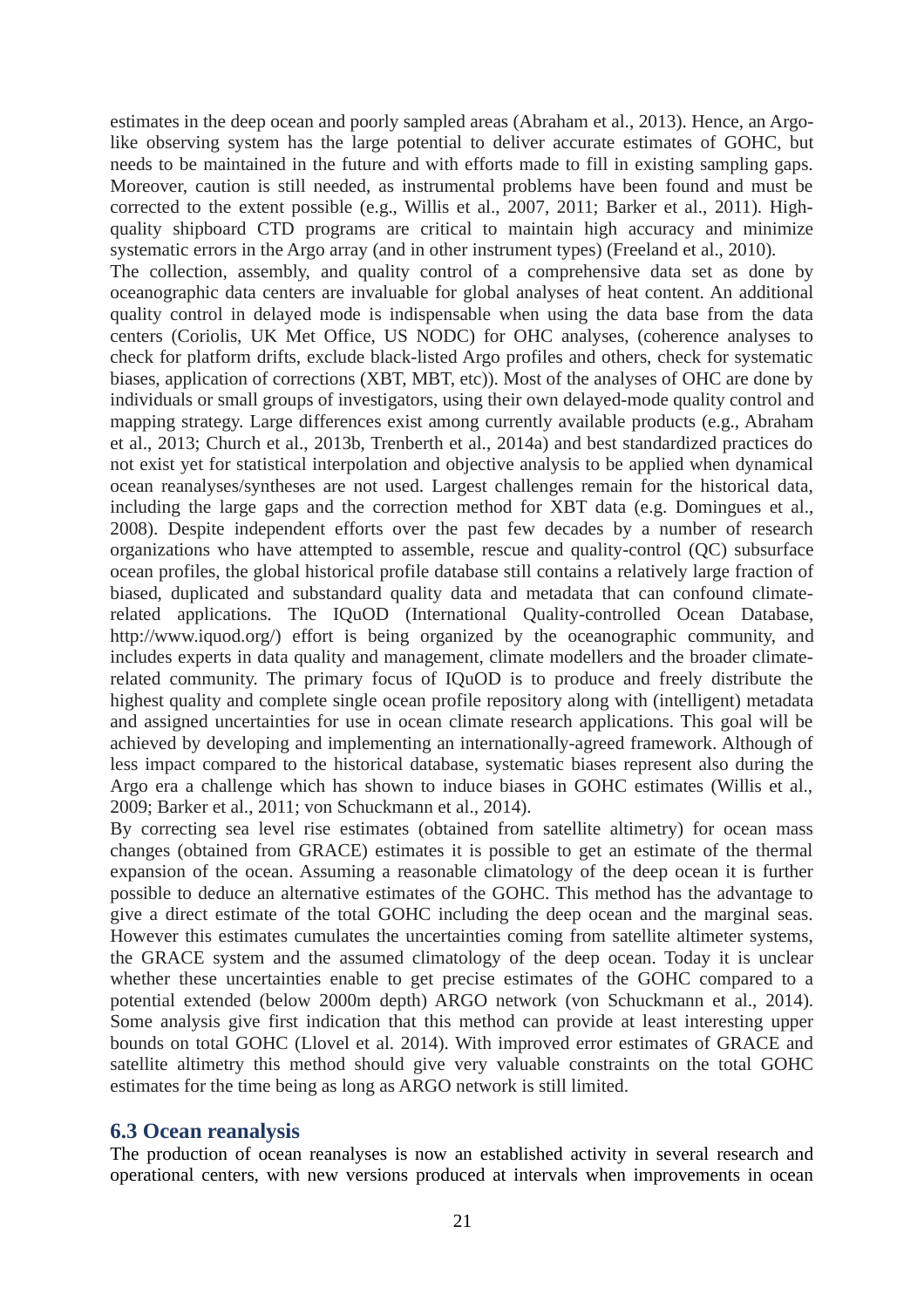models, data assimilation methods, forcing fluxes or ocean observations are available. The key benefits to be gained from using ocean reanalyses for OHC and earth energy budget studies are as follows.

For global estimation ocean reanalyses can provide dynamical gap filling in space and time which should be better than any statistics-only method for developing OHC estimates directly from in situ data. In particular, reanalysis systems can provide dynamically consistent reconstructions of the evolving ocean and associated uncertainties, taking into account the whole spectrum of scales (from mesoscale to large scales) that contribute to the ocean climate variability. In addition to in situ T/A data, they also utilize additional ocean observations, e.g. satellite SST, SSS and altimetric data, and bring in the longer record of atmospheric observations through use of atmospheric reanalyses to help improve surface momentum and buoyancy forcing functions. Ocean reanalyses provide estimates of air sea fluxes as well as OHC, and also provide a direct physical representation for exchanging OHC with the deep ocean through mechanisms of diffusion and deep water formation, which otherwise can only be estimated as a budget residual. Finally ocean reanalyses provide a mechanism for regionalizing OHC budgets by providing estimates of ocean heat transports and transport convergences and their temporal variability in different regions of the ocean based on the full range of available ocean observations.

The weakness of ocean reanalyses lies in the models being used, the data assimilation methods applied, the ocean observing system that only captures a limited portion of the spacetime variability spectrum, and the prior error statistics that must be specified to weight the relative importance of model and data information. All models have biases which may be imposed to a greater or lesser extent upon the reanalysis results, and the more these are understood, quantified, and reduced e.g. through bias correction methods, the more useful ocean reanalysis results will become. Recent well observed periods can be used to characterize these biases, and then corrections made to earlier reanalysis periods when the lack of observations leave reanalysis results more prone to showing model biases. Bias corrections are typically also necessary for the atmospheric reanalysis based forcing fields, especially surface fluxes, but these too can be bias corrected based on well observed fields like SSTs. Regarding observations, the lack of in situ and remotely-sensed observed information at high latitudes and in the deep ocean yield increased uncertainties in the corresponding regions, making accurate estimates of the global ocean heat content still challenging.

Atmospheric reanalyses have in the past used SST as a lower boundary condition, which does not allow for any flux feedbacks. However, they do represent much of the high amplitude synoptic to inter-monthly and even longer variability reasonably well; something that is often problematic for other surface flux estimates. Most ocean reanalyses similarly use pre-defined atmospheric boundary conditions thus also cutting out feedbacks. Despite these drawbacks atmospheric and ocean reanalysis products usually produce much more balanced global surface flux estimates than any of the direct observation based methods (REFS). New approaches that use coupled data assimilation methods may provide a better way forward in future by allowing feedbacks between the upper ocean and lower atmosphere as part of the reanalysis process which should allow one of the most relevant and best observational records, that of SSTs, to be assimilated much more rigorously and effectively.

CLIVAR GSOP has taken an overview of ocean reanalysis activities. A first review of the state of the art on ocean reanalyses was produced around 2006 and reported for OceanObs09 in Stammer et al (2010) and Lee et al. (2009), among others. Carton and Santorelli (2008) provided a first look at OHC from these early reanalyses. A new intercomparison of ocean reanalyses is now underway based on the availability of new surface forcing, from atmospheric reanalyses, and improved quality controlled ocean datasets, (e.g., Willis et al.,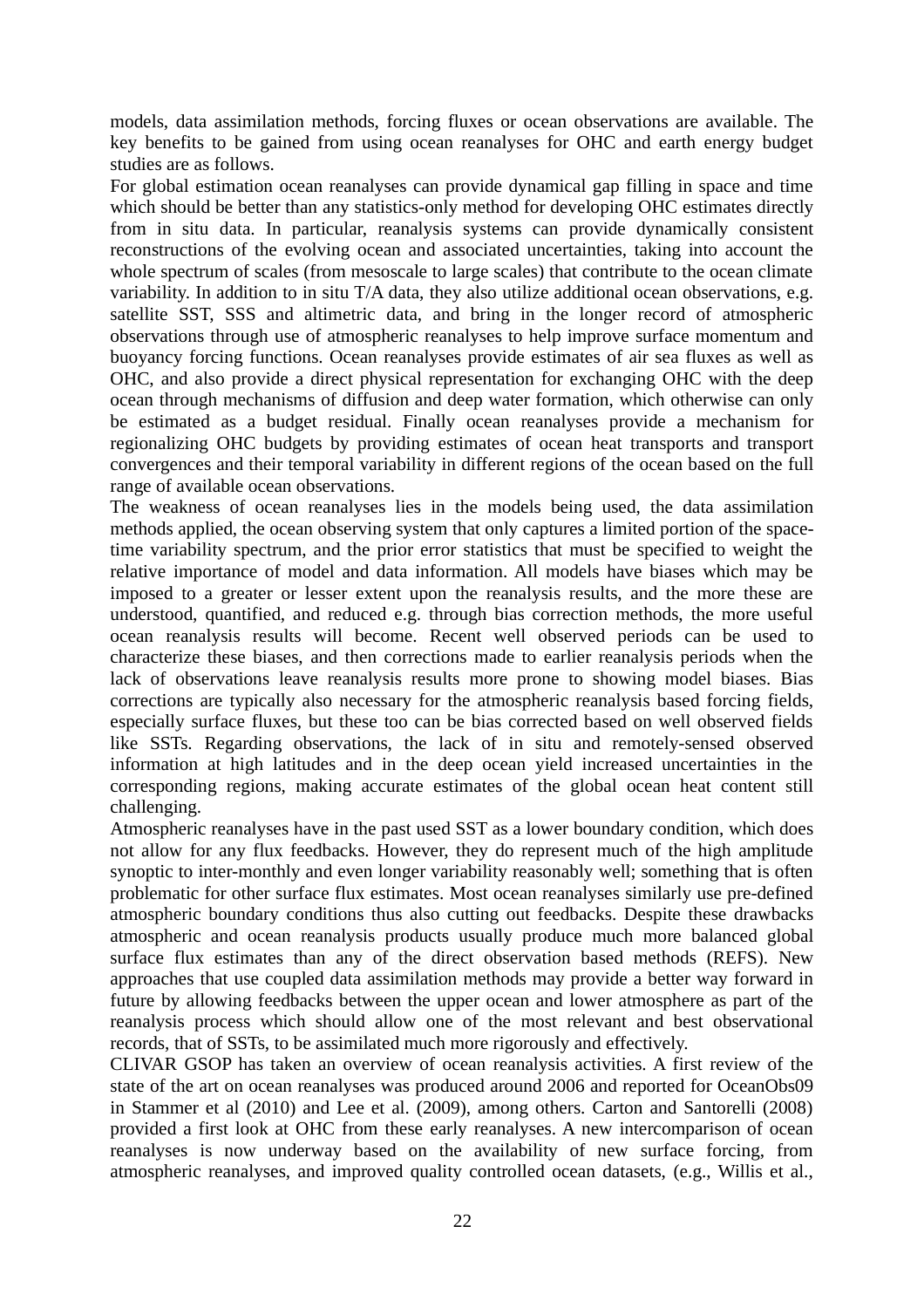2007; Barker et al., 2011; Cowley et al., 2013). First results have been presented in CLIVAR Exchanges No 64, with a summary paper in press Balmaseda et al (2014), with further publications underway.

There is still considerable diversity in the reanalysis products with low resolution reanalyses (1°), spanning a long time period (typically 50 years), as well as higher resolution products  $(\sim\frac{1}{4})$ , which exhibit eddy permitting capabilities and are so far available only for shorter records (usually the altimeter period 1993-onwards). Some coupled atmosphere ocean reanalyses have also been included for the first time. The suitability of the different approaches for use in OHC and Earth energy budget studies now needs to be carefully assessed. Values for OHC obtained from a selection of ocean reanalyses are described Palmer et al., (2014). An ad hoc but pragmatic way of measuring the current uncertainty of the reanalyses is to develop multi-reanalysis ensemble products. This has been used to study ocean heat content (Xue et al. 2012, Zhu et al. 2012), air-sea fluxes (Valdivieso et al 2014), and for the initialization of seasonal (Zhu et al 2012, 2013) and decadal forecasts (Pohlmann et al 2013). In addition, more advanced approaches (e.g. based on fully probabilistic or ensemble methods) are needed to include self-consistent estimates of uncertainties in the reanalysis products (Candille et al., 2014). These approaches, however, require very significant computer resources that are still challenging to secure by individual reanalysis groups. Further coordinated studies are required to achieve the full potential of ocean reanalyses for OHC studies.

### **6.4 The surface energy budget**

Because the atmosphere has very small heat capacity, on annual and longer time scales the surface fluxes should match the TOA values to within about  $0.1 \text{ W m}^{-2}$  globally.

The surface energy budget consists of radiative fluxes (net shortwave, SW, and net longwave, LW, radiation), and turbulent fluxes (sensible and latent heat, the latter being related to the water cycle). Improving our estimates of the global surface energy budget, and producing reliable uncertainty estimates, is currently a significant challenge of the air-sea/land interaction community.

Air-sea net heat fluxes have on average local systematic uncertainties of the order of 10  $\text{Wm}^2$ , but these errors can vary significantly in space and time. Errors in extreme conditions such as hurricanes, or in regions with strong SST gradients, such as the Gulf Stream, can be much larger. Global and regional integration of surface heat fluxes leads to mean errors on the order of 20 Wm-2 (Josey et al. 2013). Hence, it is currently impossible to detect an imbalance equivalent to 1 Wm<sup>-2</sup> via estimation of the surface energy budget. However, characterizing the uncertainty and biases in fluxes is essential to address scientific challenges related to the Earth Energy budget, energy flows, and understanding the observed shorter-term interannual to decadal fluctuations (e.g., recent "hiatus" period) superimposed on the centennial-scale warming of the global ocean surface (e.g., Trenberth et al., 2010, Loeb et al., 2012, Cazenave et al., 2014; Trenberth and Fasullo 2013).

Air-sea fluxes have long been a strategic focus of the WCRP activities leading to the creation of several working groups, reviews, and publications. The Joint WCRP/SCOR Working Group on Air-Sea Fluxes (WGASF, www.noc.soton.ac.uk/ooc/WGASF) performed a comprehensive review of the various flux data sets that were then available (WGASF, 2000), and a research action plan regarding fluxes has been developed by the WCRP WGSF in 2003- 2008 and by WCRP Ocean Atmosphere Panel (WOAP, 2012). Within CLIVAR/GSOP, a set of guidelines for evaluation of air-sea flux datasets was developed (Josey and Smith, 2006) and discussed further in Yu et al. (2012). US-CLIVAR has also set-up a dedicated "Working Group on High Latitude Surface Fluxes" (Bourassa et al., 2013). Air-sea interaction research addresses multiple international scientific programs, such as the Surface Ocean Lower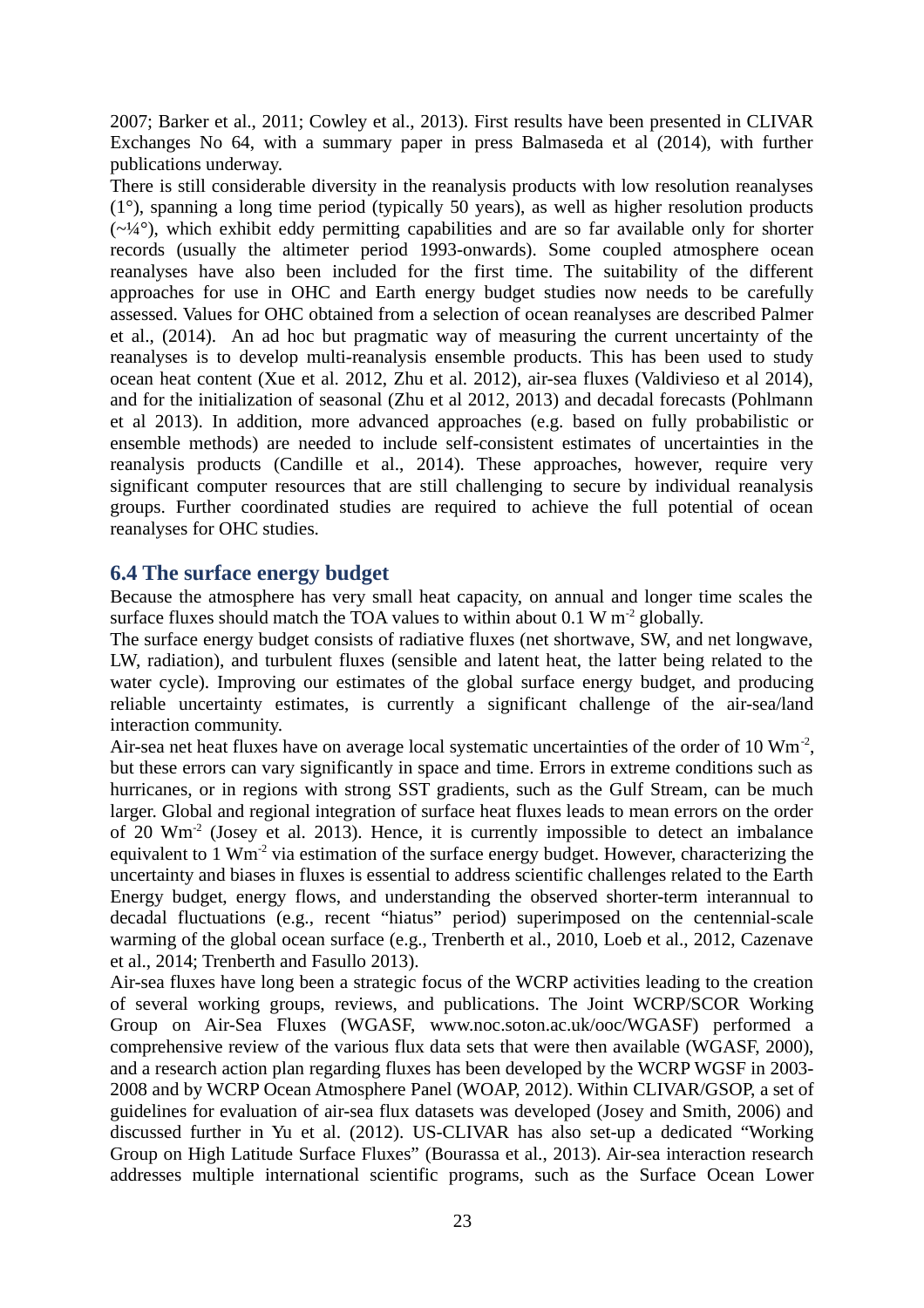Atmosphere Study (SOLAS) for physical and biogeochemical fluxes, and the Global Energy & Water Exchanges Project (GEWEX) for LandFlux, as well as the long standing SeaFlux efforts (e.g. Curry et al., 2004; Clayson et al, 2014). Radiative fluxes are also considered by the GEWEX Data Assessment Panel (GDAP) and from CERES (http://ceres.larc.nasa.gov/science\_information.php?page=computed-fluxes).

Quantifying sea surface heat fluxes to the required level of accuracy needed to support the various applications identified by WGASF and later by WGSF is a very challenging task. Furthermore, it is still unclear which of the components of surface net heat flux contributes mostly to our uncertainties and where regionally these contributions are most significant. Also, we know only tentatively the relative role of sampling errors, uncertainties in the measurement of surface state variables, and the inaccuracy of bulk algorithms to the total uncertainty of surface fluxes (Gulev et al. 2010). Both in situ and satellite-derived data sets that rely on the bulk algorithms are dependent on errors in the flux parameterization, which appear to be relatively small outside of extreme winds or wave states (Bourassa et al. 2013). In-situ data sets generally have larger sampling errors than the satellite-derived products. The largest errors in the satellite products are errors associated with retrievals of the surface state variables (e.g. Clayson et al. 2014, Prytherch et al. 2014). Compared to the sea surface fluxes, land surface flux products can be better constrained by direct observations, due to the availability of high quality land-based reference stations such as for example obtained from the Baseline Surface Radiation Network (BSRN).

Many biases in surface air-sea heat flux products are associated with inadequate capturing of synoptic and mesoscale patterns of air-sea fluxes and, thus, surface flux extremes by different data sets (e.g Gulev and Belyaev 2012). However rapidly changing on meso- and synoptic scales sea surface conditions are now amenable to direct satellite measurements which has led to a considerable number of satellite-based surface turbulent heat flux products being developed (Curry et al. 2004; Clayson et al, 2014). Much as with the radiative flux satellite products, many of the satellite turbulent flux data sets use in situ data for development of the physics of the retrieval methodologies, but do not assimilate these same in situ data into the final product. As such, there are multiple different methodologies currently in use, with varying local and global results and uncertainties. None of these data sets are tuned to provide values constrained by global energy budgets, in part because there is no general consensus of what the other components of the budgets themselves are. A number of globally constrained estimates of TOA and surface fluxes are becoming available (Trenberth et al 2009, Wild et al 2013a, b; L'Ecuyer et al 2014, Roddell et all 2014, Curry et al 2014) all of which require multiple sensors and assumptions, although they have different methods and results for balancing the surface energy budget, and not all of which then compare well with ocean-based surface flux constraints (e.g. Large and Yeager, 2009).

In July 2013 ESA and CLIVAR sponsored a workshop at the University of Reading in the UK under the framework of this research focus, aimed at scoping a Support for Science Element (STSE) project to improve satellite based air-sea flux products to make them more useful in OHC and Earth energy budget applications. The workshop also led to a series of recommendations by the community regarding the EO component of the new CLIVAR research focus (see section 2.3).

### **6.5 Climate models**

Climate models are an essential tool for understanding and making predictions about the evolution of the climate system. Observations of Earth's energy budget, and the mean pathways of energy through the climate system (e.g. Trenberth et al., 2009; Stephens et al., 2012; Wild et al., 2013a) provide a powerful framework for assessing climate model errors and thereby improving the next generation of models. Analysis of both global and local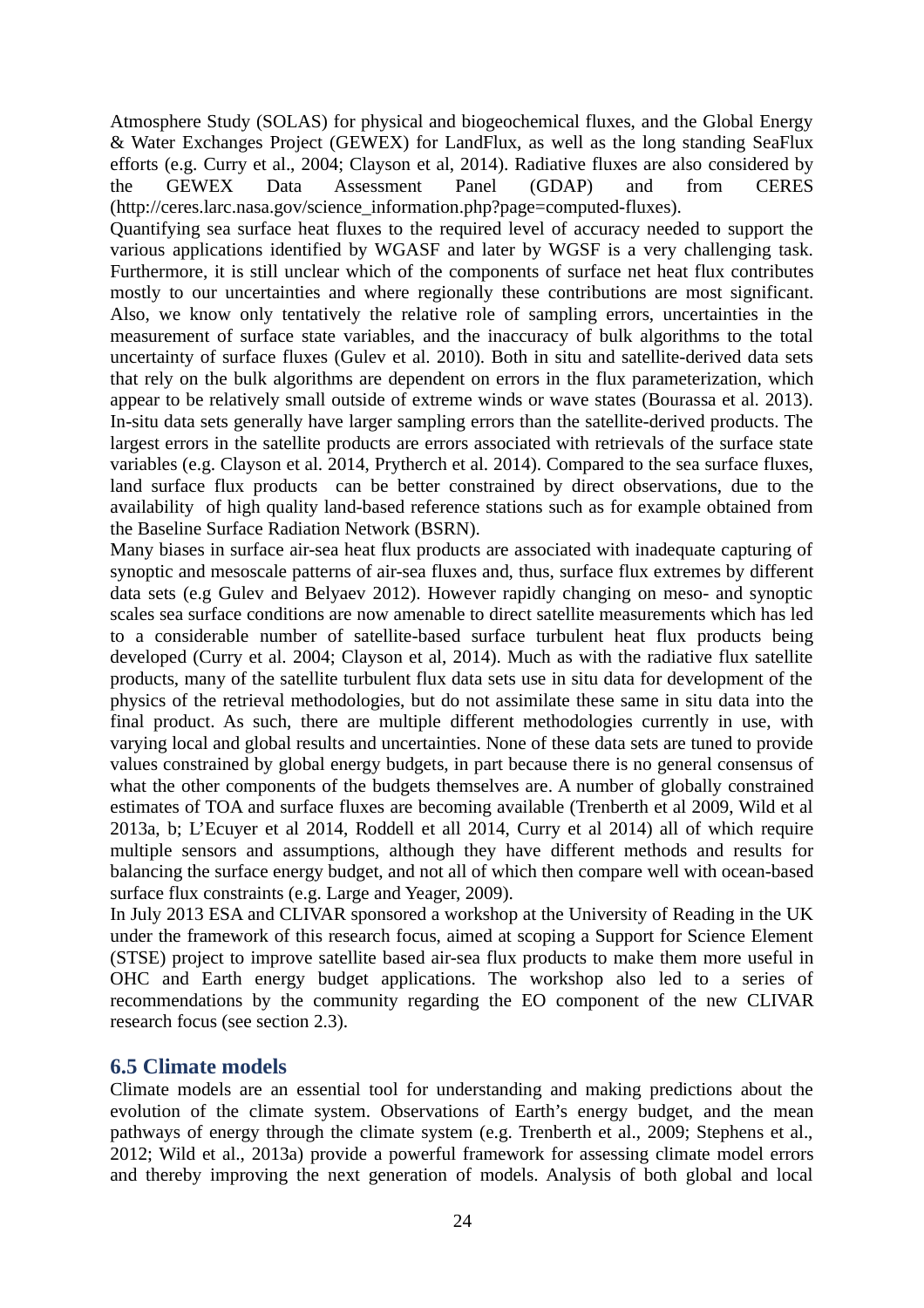energy budgets can be used to understand the fidelity of model simulations over the historical period and the differences in how models respond to anthropogenic climate change. A prerequisite thereby is the availability of spatially and temporally representative in situ observations of adequate quality to be used in the assessment process. Regional analysis of surface fluxes, their variability, and impact on air-sea coupling, is an important area for future consideration (Gulev et al., 2013).

Model-based projections of near-surface temperature, precipitation and water availability and both global and regional sea level rise are of particular societal importance (e.g. IPCC AR5). All of these facets of global change are intimately linked to the representation of Earth's energy pathways and how these might change under future climate change. Climate model simulations have played a central role in our understanding of surface warming 'hiatus' events (e.g. Meehl et al., 2011; 2013; Katsman and van Oldenborgh, 2011; Kosaka and Xie, 2013; Maher et al 2014) and the potential for unforced variability in Earth's net radiation budget and ocean heat re-arrangements (Palmer et al., 2011; Palmer and McNeall, 2014; Brown et al, 2014).

A key question for development of the ocean observing system, as we strive for more accurate measurements of Earth's energy budget, concerns the emergent patterns of ocean heat uptake (e.g. Kuhlbrodt and Gregory, 2012). Both these long-term patterns of change and the unforced variability must be taken into account in order to aid the design of an optimal deep observing array. Models provide a dynamically consistent and conservative system in which we can test the effectiveness of 'virtual observing systems'. In addition, research into relationships between the emergent patterns of change and representation of key climate processes offer the potential to provide 'observational constraints' to reduce uncertainty in projections of global and regional climate change (Hegerl et al., 2007).

### **References:**

Abraham, J.P., M. Baringer, N.L. Bindoff, T. Boyer, L.J. Cheng, J.A. Church, J.L. Conroy, C.M. Domingues, J.T. Fasullo, J. Gilson, G. Goni, S.A. Good, J. M. Gorman, V. Gouretski, M. Ishii, G.C. Johnson, S. Kizu, J.M. Lyman, A. M. Macdonald, W.J. Minkowycz, S.E. Moffitt, M.D. Palmer, A.R. Piola, F. Reseghetti, K. Schuckmann, K.E. Trenberth, I. Velicogna, J.K. Willis, A review of global ocean temperature observations: Implications for ocean heat content estimates and climate change, Reviews of Geophysics, Volume 51(3), pages 450–483, DOI: 10.1002/rog.20022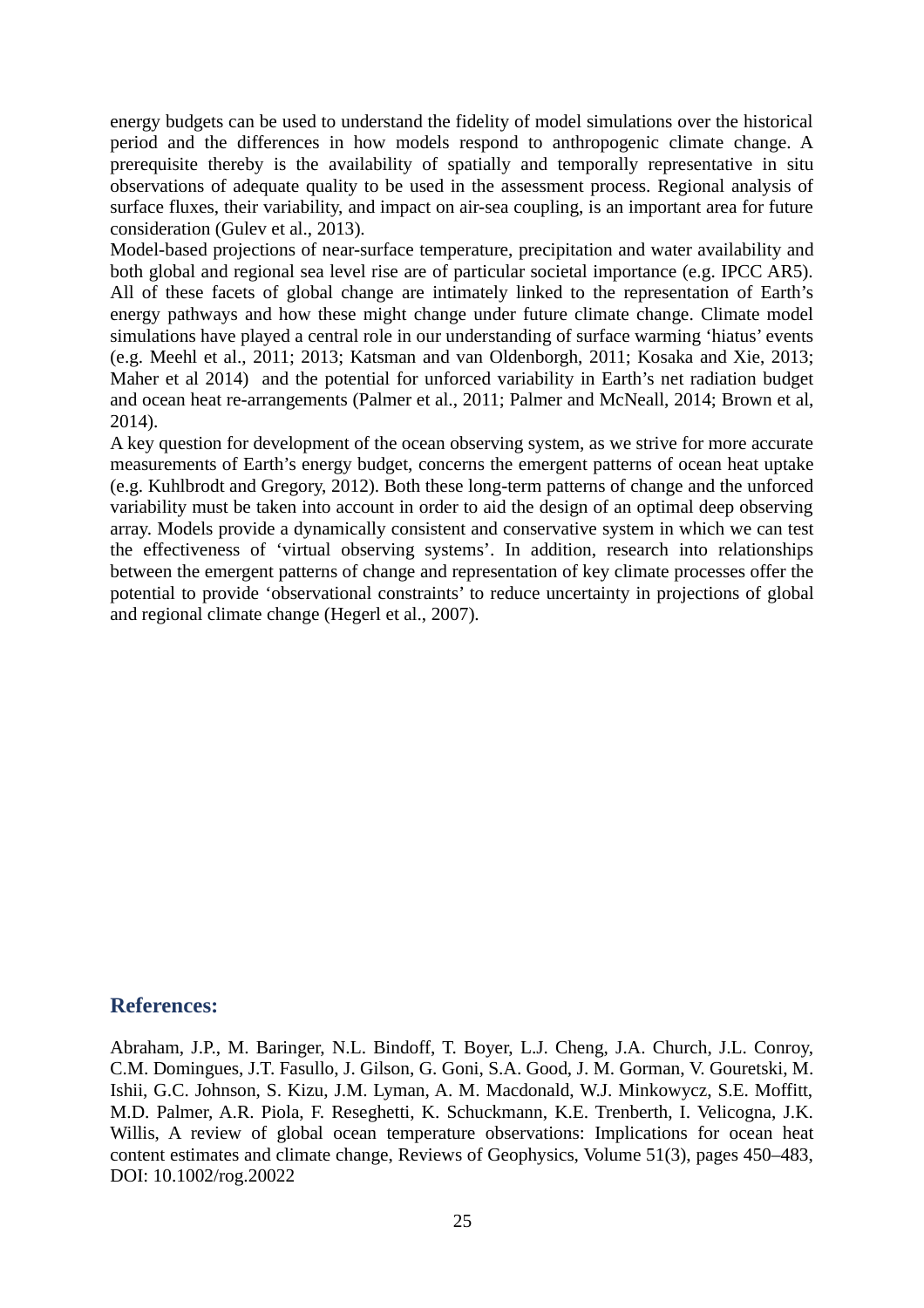Allan, R. P., C. Liu, N. G. Loeb, M. D. Palmer, M. Roberts, D. Smith, and P.-L. Vidale, 2014: Changes in global net radiative imbalance 1985–2012, Geophys. Res. Lett., 41, doi:10.1002/2014GL060962.

Balmaseda, M. A., Trenberth, K. E., Källén, E., 2013: Distinctive climate signals in reanalysis of global ocean heat content. Geophys. Res. Lett., 40, Doi: 10.1002/grl.50382.

Balmaseda, M.A., Kumar, A., Andersson, E., Takaya, Y., Anderson, D., Janssen, P., Martin, M., and Fujii, Y., 2014: White Paper #4 – Operational Forecasting Systems

Barker, P. M., Dunn, J. R., Domingues, C. M., and Wijffels, S. E., 2011: Pressure Sensor Drifts in Argo and Their Impacts, J. Atmos. Ocean. Tech., 28, 1036–1049.

Bengsston, L., 2012: Foreword: International Space Science Institute (ISSI) Workshop on Observing and Modeling Earth's Energy Flows, Surv Geophys (2012) 33:333–336, DOI 10.1007/s10712-012-9194-y;

Bourassa, M., S. Gille, C. Bitz, D. Carlson, I. Cerovecki, C. A. Clayson, M. Cronin, W. Drennan, C. Fairall, R. Hoffman, G. Magnusdottir, R. Pinker, I. Renfrew, M. Serreze, K. Speer, L. Talley, and G. Wick, 2013: High-latitude ocean and sea ice surface fluxes: challenges for climate research. Bull. Amer. Meteorol. Soc., 94, 403-423.

Brown, P. T., W. Li, L. Li, and Y. Ming, 2014: Top-of-atmosphere radiative contribution to unforced decadal global temperature variability in climate models, Geophys. Res. Lett., 41, 5175–5183, doi:10.1002/2014GL060625.

Carton, J.A. and A. Santorelli, 2008: Global Decadal Upper-Ocean Heat Content as Viewed in Nine Analyses. J. Climate, 21, 6015–6035.

Cazenave, A., H.-B. Dieng, B. Meyssignac, K. von Schuckmann, B. Decharme and E. Berthier, 2014:The rate of sea-level rise, DOI: 10.1038/NCLIMATE2159

Chen X., and K.-K. Tung 2014: Varying planetary heat sink led to global-warming slowdown and acceleration Science 345, 897-903.

Church, J.A., N. J. White, L. F. Konikow, C. M. Domingues, J. G. Cogley, E. Rignot, J. M. Gregory, M. R. van den Broeke, A. J. Monaghan, I. Velicogna, 2011: Revisiting the Earth's sealevel and energy budgets from 1961 to 2008, Geophysical Research Letters, 38, L18601, doi:10.1029/2011GL048794. And Correction: Church, J.A. White, N.J., Konikow, L.F., Domingues, C.M., Cogley, J.G., Rignot E. & Gregory, J.M., 2013: Correction to Revisiting the Earth's sea-level and energy budgets for 1961 to 2008. Geophysical Research Letters, DOI: 10.1002/grl.50752.

Church, J.A., P.U. Clark, A. Cazenave, J.M. Gregory, S. Jevrejeva, A. Levermann, M.A. Merrifield, G.A. Milne, R.S. Nerem, P.D. Nunn, A.J. Payne, W.T. Pfeffer, D. Stammer and A.S. Unnikrishnan, 2013a: Sea Level Change. In: Climate Change 2013: The Physical Science Basis. Contribution of Working Group I to the Fifth Assessment Report of the Intergovernmental Panel on Climate Change [Stocker, T.F., D. Qin, G.-K. Plattner, M. Tignor, S.K. Allen, J. Boschung, A. Nauels, Y. Xia, V. Bex and P.M. Midgley (eds.)]. Cambridge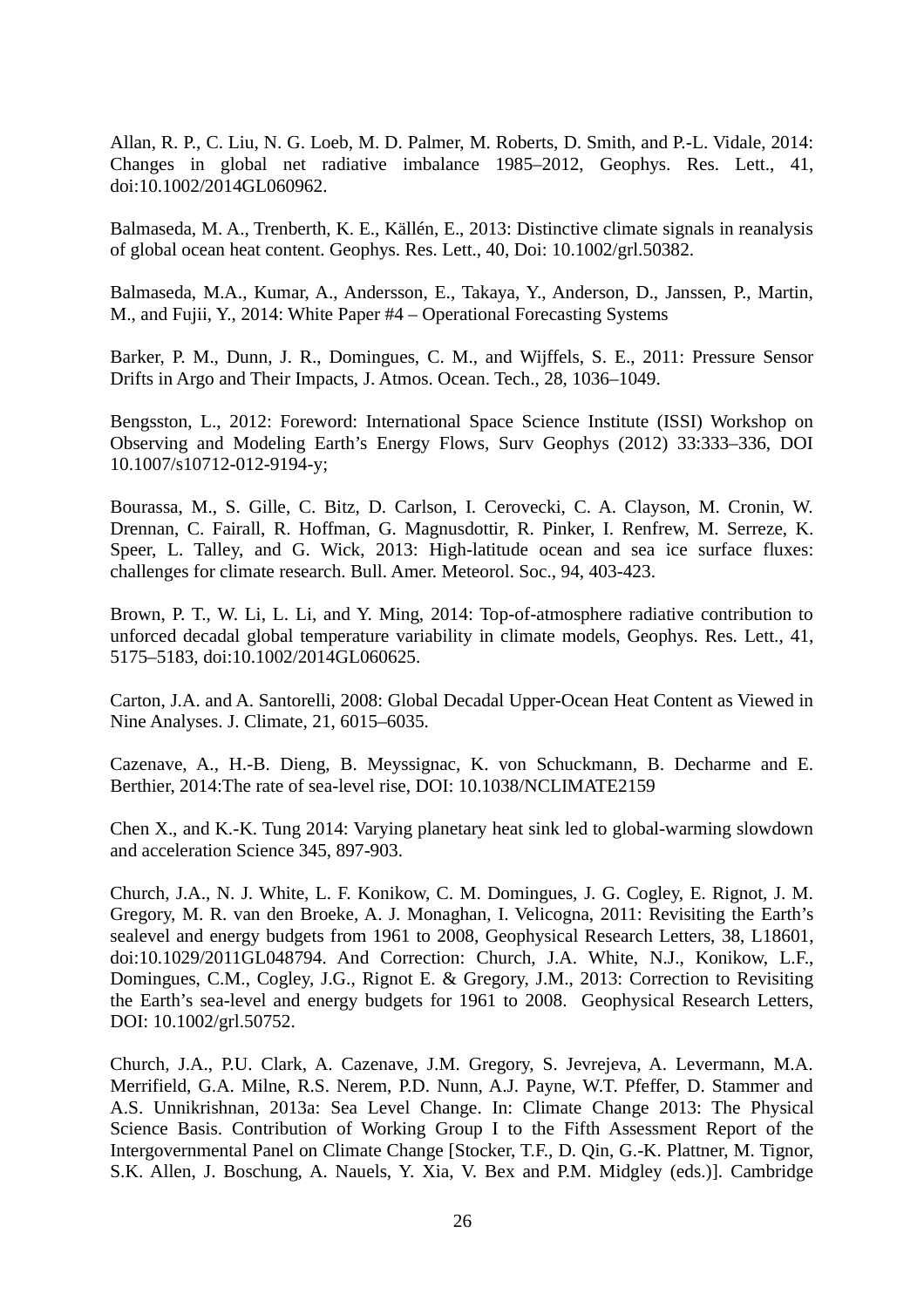University Press, Cambridge, United Kingdom and New York, NY, USA.

Church, J.A., N. J. White, C.M. Domingues, D.P. Monselesan and E.R. Miles, 2013b: Chapter 27: 'Sea-level and ocean heat-content change', in Siedler, G., Griffies, S.M., Gould, W.J. and Church, J.A. Editors, Ocean Circulation and Climate, A 21st Century Perspective. International Geophysics Series, Volume 103, 697-725. (ISBN: 978-0-12-391851-2. http://dx.doi.org/10.1016/B978-0-12-391851-2.00027-1).

Clayson, C. A., J. B. Roberts, and A. Bogdanoff, 2014: SeaFlux Version 1: A new satellitebased ocean-atmosphere turbulent flux dataset. Int. J. Climatol., in revision. Colbo, K., R. A. Weller, 2009: Accuracy of the IMET Sensor Package in the Subtropics. J. Atmos. Oceanic Technol., 26, 1867–1890. doi: http://dx.doi.org/10.1175/2009JTECHO667.1

Cowley, R. W., S. Wijffels, L. J. Cheng, T. P. Boyer, and S. Kizu (2013), Biases in expendable bathythermograph data: A new view based on historical side-by-side comparison, J. Atmos. Oceanic Technol., 30, 1195–1225, doi:10.1175/JTECH-D-12-00127.1.

Curry, J. A., A. Bentamy, M.A Bourassa, D. Bourras, E.F. Bradley, M. Brunke, S. Castro, S.H. Chou, C.A. Clayson, W.J. Emery, L. Eymard, C.W. Fairall, M. Kubota, B. Lin, W. Perrie, R.R. Reeder, I.A. Renfrew, W.B. Rossow, J. Schulz, S.R Smith, P.J. Webster, G.A. Wick, X. Zeng, 2004. SEAFLUX. Bulletin of the Amer. Meteorol. Soc., 85, 409-424.

Domingues, C., J. Church, N. White, P. Gleckler, S. Wijffels, P. Barker, and J. Dunn, 2008: Improved estimates of upper-ocean warming and multi-decadal sea-level rise. Nature, 453, 1090–1093.

England, M.H., S. McGregor, P. Spence, G. A. Meehl, A. Timmermann, W. Cai, A. Sen Gupta, M. J. McPhaden, A. Purich and A. Santoso, 2013: Recent intensification of wind-driven circulation in the Pacific and the ongoing warming hiatus, Nature, Vol. 501, DOI: 10.1038/NCLIMATE2106.

Easterling, D.R. and M.F. Wehner, 2009: Is the climate warming or cooling? Geophysical Research Letters, VOL. 36, L08706, doi:10.1029/2009GL037810.

Foster, G. and S. Rahmstorf, 2011: Global temperature evolution 1979–2010, Environmental Research Letters, 6, 044022 (8pp) doi:10.1088/1748-9326/6/4/044022.

Freeland, H. and Co-Authors (2010). "Argo - A Decade of Progress" in Proceedings of OceanObs'09: Sustained Ocean Observations and Information for Society (Vol. 2), Venice, Italy, 21-25 September 2009, Hall, J., Harrison, D.E. & Stammer, D., Eds., ESA Publication WPP-306, doi:10.5270/OceanObs09.cwp.32.

Guemas, V., F. J. Doblas-Reyes, I. Andreu-Burillo, and M. Asif, 2013: Retrospective prediction of the global warming slowdown in the last decade. Nature Clim. Change, doi:10.1038/nclimate1863.

Gulev, S.K., M. Latif, N. Keenlyside, W. Park, K.P. Koltermann, 2013: North Atlantic Ocean control on surface heat flux on multidecadal timescales Nature, 499, 464–467, doi:10.1038/nature12268.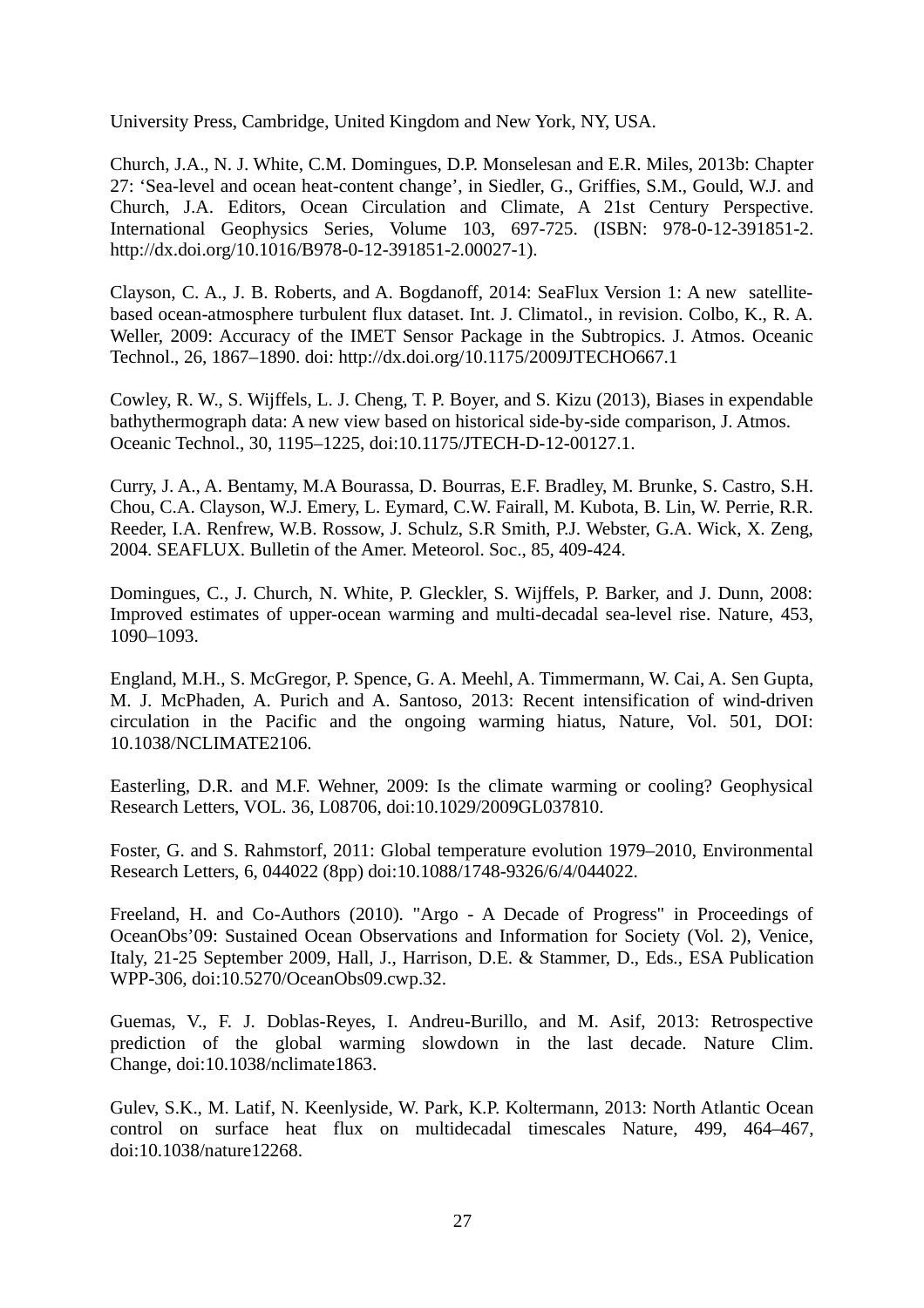Gulev, S.K., and K.P. Belyaev, 2012: Probability distribution characteristics for surface air-sea turbulent heat fluxes over the global ocean. J. Climate, 25, 184-206, doi: 10.1175/2011JCLI4211.1

Gulev, S.K. and coauthors Surface energy and CO2 fluxes and sea ice for ocean monitoring and prediction. ESA special volume on OceanObs'09 Plenary White Paper at Oceanobs-09, Venice, Italy, September 2010.

Hansen, J., M. Sato, P. Kharecha, K. von Schuckmann, 2011: Earth's energy imbalance and implications, Atmos. Chem. Phys., 11, 13421-13449, doi: 10.5194/acp-11-13421-2011.

Hegerl, G.C., F. W. Zwiers, P. Braconnot, N.P. Gillett, Y. Luo, J.A. Marengo Orsini, N. Nicholls, J.E. Penner and P.A. Stott, 2007: Understanding and Attributing Climate Change. In: Climate Change 2007: The Physical Science Basis. Contribution of Working Group I to the Fourth Assessment Report of the Intergovernmental Panel on Climate Change [Solomon, S., D. Qin, M. Manning, Z. Chen, M. Marquis, K.B. Averyt, M. Tignor and H.L. Miller (eds.)]. Cambridge University Press, Cambridge, United Kingdom and New York, NY, USA.

IPCC 5th Assessment Report, 2013: The physical Science Basis. Contribution of Working Group I to the Fifth Assessment Report of the Intergouvernmental Panel on Climate Change.

Josey, S. A. and S. R. Smith, 2006: Guidelines for Evaluation of Air-Sea Heat, Freshwater and Momentum Flux Datasets, CLIVAR Global Synthesis and Observations Panel (GSOP) White Paper, July 2006, pp. 14. At : http://www.clivar.org/sites/default/files/gsopfg.pdf.

Josey, S.A., Gulev, S. and Yu, L. (2013) Exchanges through the ocean surface. In, Siedler, G., Griffies, S., Gould, J. and Church, J. (eds.) Ocean Circulation and Climate: A 21st Century Perspective. 2nd Ed. Oxford, GB, Academic Press, 115-140. (International Geophysics, 103).

Katsman, C.A. and G. J. van Oldenborgh, 2011: Tracing the upper ocean's "missing heat", Geophysical research letters, VOL. 38, L14610, doi:10.1029/2011GL048417.

Knight, J. R., R. J. Allan, C. K. Folland, M. Vellinga, and M. E. Mann, (2005): A signature of persistent natural thermohaline circulation cycles in observed climate, Geophys. Res. Lett., 32, L20708, doi:10.1029/2005GL024233.

Knight, J., et al., 2009: Do global temperature trends over the last decade falsify climate predictions? [In: State of the Climate in 2008]. Bull. Am. Meteorol. Soc., 90, S22–S23

Kosaka, Y. & Xie, S-P. , 2013: Recent global-warming hiatus tied to equatorial Pacific surface cooling. Nature, 501, 403-407, doi: 10.1038/nature12534.

Kuhlbrodt, T. and Gregory, J., 2012: Ocean heat uptake and its consequences for the magnitude of sea level rise and climate change. Geophysical Research Letters, 39 (18). L18608. ISSN 1944-8007 doi: 10.1029/2012GL052952

Latif, M., E. Roeckner, M. Botzet, M. Esch, H. Haak, S. Hagemann, J. Jungclaus, S. Legutke, S. Marsland, U. Mikolajewicz, and J. Mitchell, 2004: Reconstructing, Monitoring, and Predicting Multidecadal-Scale Changes in the North Atlantic Thermohaline Circulation with Sea Surface Temperature, J. Climate, 17, 1605-1614.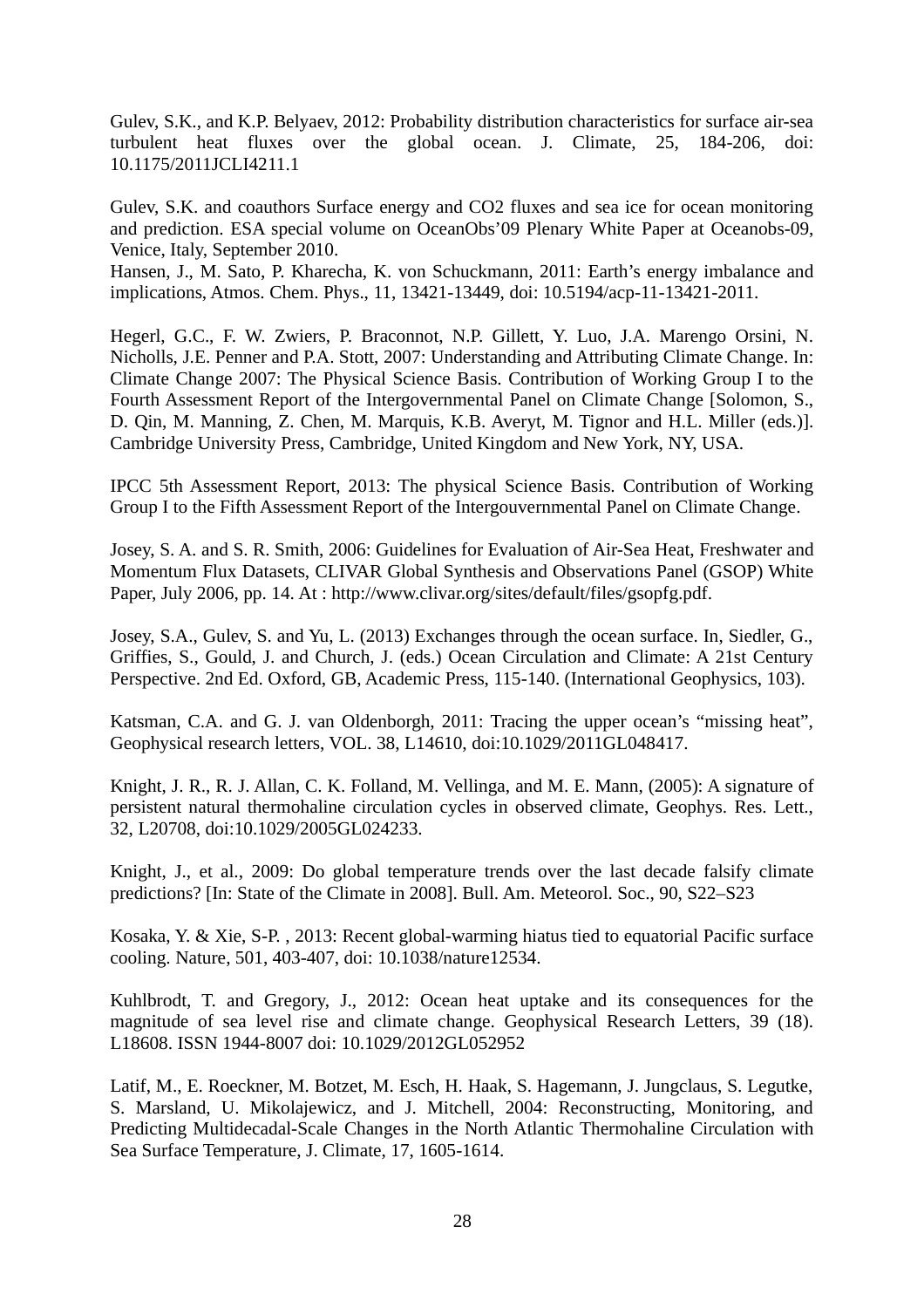Large, W. G. and S. G. Yeager, 2009: The global climatology of an interannually-varying airsea flux data set. Clim. Dyn., 33, 341-364.

L'Ecuyer, T. S., H. Beaudoing, M. Rodell, W. Olson, B. Lin, S. Kato, C. A. Clayson, E. Wood, J. Sheffield, R. Adler, G. Huffman, M. Bosilovich, G. Gu, F. R. Robertson, P. R. Houser, D. Chambers, J. S. Famiglietti, E. Fetzer, W. T. Liu, X. Gao, C. A. Schlosser, E. Clark, D. P. Lettenmaier, and K. Hilburn, 2014: The Observed State of the Energy Budget in the Early 21st Century J. Climate, Submitted

Lee, T., Stammer, D., Awaji, T., Balmaseda, M., Behringer, D., Carton, J., Ferry, N., Fischer, A., Fukumori, I., Giese, B., Haines, K., Harrison, E., Heimbach, P., Kamachi, M., Keppenne, C., Köhl, A., Masina, S., Menemenlis, D., Ponte, R., Remy, E., Rienecker, M., Rosati, A., Schroeter, J., Smith, D., Weaver, A., Wunsch, C. and Xue, Y., (2010). "Ocean State Estimation for Climate Research" in Proceedings of OceanObs'09: Sustained Ocean Observations and Information for Society (Vol. 2), Venice, Italy, 21-25 September 2009, Hall, J., Harrison, D.E. & Stammer, D., Eds., ESA Publication WPP-306, doi:10.5270/OceanObs09.cwp.55

Loeb, G.N., J. M. Lyman, G. C. Johnson, R. P. Allan, D. R. Doelling, T. Wong, B. J. Soden and G. L. Stephens, 2012: Observed changes in top-of-the-atmosphere radiation and upperocean heating consistent within uncertainty, Nature Geoscience, doi: 10.1038/NGEO1375.

Maher, N., A. Sen Gupta, and M. H. England, 2014: Drivers of decadal hiatus periods in the 20th and 21st centuries, Geophys. Res. Lett., 41, 5978–5986, doi:10.1002/2014GL060527.

Martin M., Balmaseda M., Bertino L., Brasseur P., Brassington G., Cummings J., Fujii Y., Lea D., Lellouche J.-M., Morgensen K., Oke P., Smith G., Testut C.-E., Waagbo G., Waters J. and Weaver A., 2014: Status and future of data assimilation in operational oceanography, Journal of Operational Oceanography, in press.

Meehl, G. A., Arblaster, J. M., Fasullo, J. T., Hu, A. & Trenberth, K. E., 2011: Model-based evidence of deep-ocean heat uptake during surface-temperature hiatus periods. Nature Clim. Change, 1, 360-364, doi: 10.1038/NCLIMATE1229.

Meehl, G. A., Hu, A., Arblaster, J. M., Fasullo, J. T., & Trenberth, K. E., 2013: Externally forced and internally generated decadal climate variability in the Pacific, J. Clim., 26, 7298- 7310, doi:10.1175/JCLI-D-12-00548.1.

Meehl, G. A., H. Teng and J. M. Arblaster, 2014: Climate model simulations of the observed early-2000s hiatus of global warming. Nature Clim. Change, 4, 898 - 902, doi:10.1038/nclimate2357

Meehl, G. A. and co-authors, 2014: Decadal Climate Prediction: An Update from the Trenches. Bull. Amer. Meteor. Soc., 95, 243–267. doi: http://dx.doi.org/10.1175/BAMS-D-12- 00241.1

Palmer, T., 2014: Record-breaking winters and global climate change. Science, 344, 803-804. Palmer, M. D., et al., 2014: CLIVAR-GSOP/GODAE intercomparison of ocean heat content: initial results, CLIVAR Exhanges, 64(1), 8-10.

Palmer, M.D. and D.J. McNeall, 2014: "Internal variability of Earth's energy budget simulated by CMIP5 climate models", Env. Res. Lett., doi:10.1088/1748-9326/9/3/034016.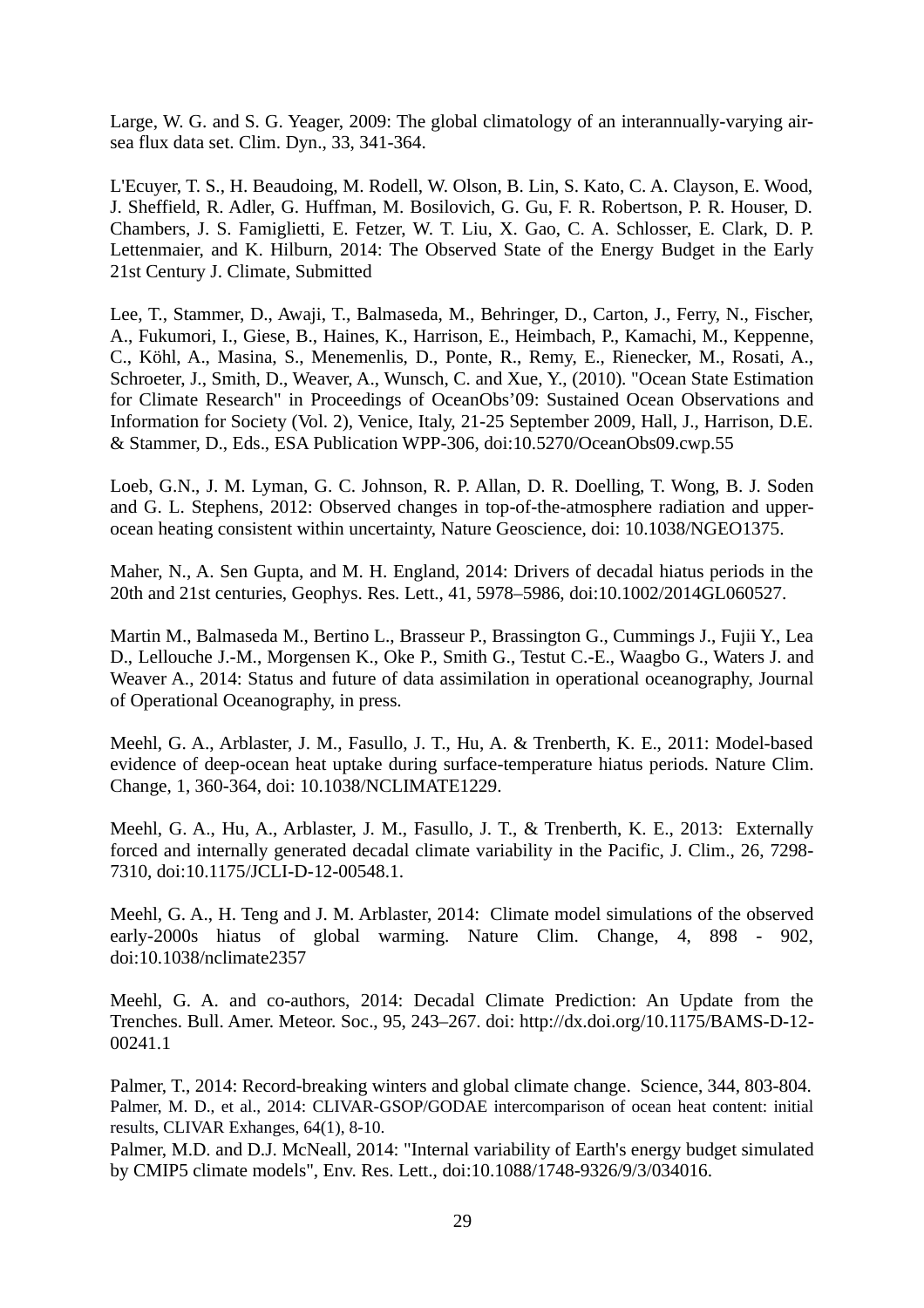Palmer, M. D., D. J. McNeall, and N. J. Dunstone, 2011: Importance of the deep ocean for estimating decadal changes in Earth's radiation balance, Geophys. Res. Lett., 38, L13707, doi:10.1029/2011GL047835.

Palmer, M., K. Haines, J. Antonov, P. Barker, N. Bindoff, T. Boyer, M. Carson, C. Domingues, S. Gilles, P. Gleckler, S. Good, V. Gouretski, S. Guinehut, E. Harrison, M. Ishii, G.C. Johnson, S. Levitus, S. Lozier, J. Lyman, A. Meijers, K. von Schuckmann, D. Smith, S. Wijffels and J. Willis, 2009: Future observations for monitoring global ocean heat content. Community White Paper OceanObs'09.

Pohlmann, H., S. Doug, M.A. Balmaseda, N.S Keenlyside, S. Masina, D. Matei, W.A. Muller, P. Rogel. 2013. Predictability of the mid-latitude Atlantic meridional overturning circulation in a multi-model system. Clim. Dyn., 41, 10.1007/s00382-013-1663-6

Prytherch, J., E. C. Kent, S. Fangohr, and D. I. Berry, 2014: A comparison of SSM/I-derived global marine surface-specific humidity datasets. Intl. J. Climatology, in press.

Roemmich, D., W.J. Gould and J. Gilson, 2012: 135 years of global ocean warming between the Challenger expedition and the Argo Programme, Nature Climate Change, 2, 425-428, DOI: 10.1038/NCLIMATE1461

Rodell, M., H. K. Beaudoing, T. S. L'Ecuyer, W. S .Olson, J. S. Famiglietti, P. R. Houser, R. Adler, M. Bosilovich, C. A. Clayson, D. Chambers, E. Clark, E. Fetzer, X. Gao, G. Gu, K. Hilburn, G. Huffman, D. P. Lettenmaier, W. T. Liu, F. R. Robertson, C. A. Schlosser, J. Sheffield, and E. F. Wood, 2014: The Observed State of the Global Water Cycle in the Early 21st Century J. Climate, Submitted

Santer, B. et al. Volcanic contribution to decadal changes in tropospheric temperature. Nature Geo., 7, 185 – 189 doi:10.1038/ngeo2098 (2014).

Schiller A., Bell M., Brassington G., Brasseur P., Barciela R., De Mey P., Dombrowsky E., Gehlen M., Hernandez F., Kourafalou V., Larnicol G., Le Traon P.-Y., Martin M., Oke P., Smith G., Smith N., Tolman H., Wilmer-Becker K., 2014: Synthesis of New Scientific Challenges for GODAE Oceanview, Journal of Operational Oceanography, in press.

Schmidt, G. A. Shindell, D. T. & Tsigaridis, K. Reconciling warming trends. Nature Geo, 7, 158 – 160 doi:10.1038/ngeo2105 (2014).

Smith, T.M., 2014: Sea-Surface Temperature, in Global Environmental Change, Handbook of Global Environmental Pollution Volume 1, pp 71-76

Stammer, D., Köhl, A., Awaji, T., Balmaseda, M., Behringer, D., Carton, J., Ferry, N., Fischer, A., Fukumori, I., Gise, B., Haines, K., Harrison, E., Heimbach, P., Kamachi, M., Keppenne, C., Lee, T., Masina, S., Menemenlis, D., Ponte, R., Remy, E., Rienecker, M., Rosati, A., Schröter, J., Smith, D., Weaver, A., Wunsch, C. and Xue, Y., (2010). "Ocean Information Provided Through Ensemble Ocean Syntheses" in Proceedings of OceanObs'09: Sustained Ocean Observations and Information for Society (Vol. 2), Venice, Italy, 21-25 September 2009, Hall, J., Harrison, D.E. & Stammer, D., Eds., ESA Publication WPP-306, doi:10.5270/OceanObs09.cwp.85

Stephens, G. L., J.-L. Li, M. Wild, C. A. Clayson, N. Loeb, S. Kato, T. L'Ecuyer, P. W. Stackhouse, Jr., M. Lebsock, and T. Andrews, 2012: An Update on the Earth's energy balance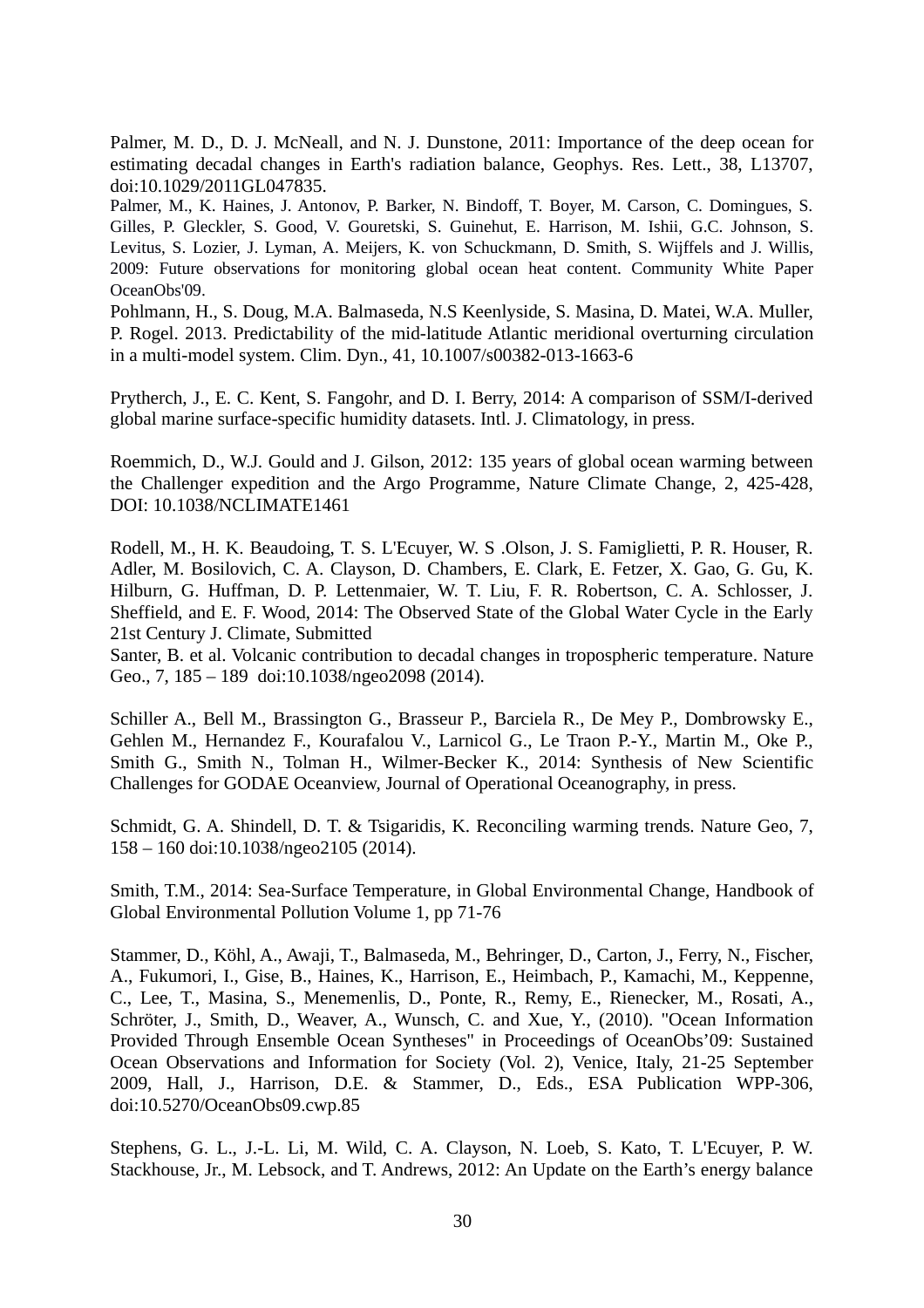in light of new surface energy flux estimates Nature Geosciences, 5, 691-696

Trenberth, K.E., 2009: An imperative for adapting to climate change : Tracking Earth's global energy. Current Opinion Env. Sustainability, 1 , 19− 27.

Trenberth, K., 2010: The ocean is warming, isn't it? Nature, 465, p 304.

Trenberth, K. E., and J. T. Fasullo, 2010: Tracking Earth's energy. Science, 328, 316-317.

Trenberth, K. E., and J. T. Fasullo, 2010b: Simulation of present day and 21st century energy budgets of the southern oceans. J. Climate, 23, No. 2, 440-454.

Trenberth, K. E., and Fasullo, J. T., 2013: An apparent hiatus in global warming? Earth's Future. 1, 19-32. doi: 10.002/2013EF000165.

Trenberth, K. E., Fasullo, J. T., & Balmaseda, M. A., 2014a: Earth's energy imbalance. J. Climate, 27, 3129-3144, doi: 10.1175/JCLI‐D-13-00294.

Trenberth, K. E., J. T. Fasullo, G. Branstator, and A. S. Phillips, 2014b: Seasonal aspects of the recent pause in surface warming. Nature Climate Change, 4, 911-916, doi:10.1038/NCLIMATE2341.

Valdivieso, M., K. Haines, M. Balmaseda, B. Barnier, Y. Chang, N. Ferry, Y. Fujii, A. Köhl, T. Lee, M. Martin, A. Storto, T. Toyoda, X. Wang, J. Waters, Y. Xue and Y. YinHeat fluxes from ocean and coupled reanalyses, Clivar Exchanges No. 64, Vol. 19, p. 28-31.

von Schuckmann, K., Jean-Baptiste Sallèe, Don Chambers, Pierre-Yves Le Traon, Cecile Cabanes, Fabienne Gaillard, Sabrina Speich and Mathieu Hamon, 2014 : Consistency of the current global ocean observing systems from an Argo perspective, Ocean Science, 10, 547- 557, 2014

www.ocean-sci.net/10/547/2014/, doi:10.5194/os-10-547-2014

von Schuckmann, K. and Le Traon, P.-Y., 2011: How well can we derive Global Ocean Indicators from Argo data?, Ocean Sci., 7, 783–791, doi:10.5194/os-7-783-2011

Watanabe, M., Y. Kamae, M. Yoshimori, A. Oka, M. Sato, M. Ishii, T. Mochizuki, and M. Kimoto, 2013: Strengthening of ocean heat uptake efficiency associated with the recent climate hiatus, GRL, VOL. 40, 3175–3179, doi:10.1002/grl.50541

Wild, M., Folini, D., Schär, C., Loeb, N., Dutton, E.G., and König-Langlo, G., 2013a: The global energy balance from a surface perspective, Clim. Dyn., 40, 3107-3134, Doi:10.1007/s00382-012-1569-8.

Wild, M., Folini, D., Schär, C., Loeb, N., Dutton E.G., and König-Langlo, G., 2013b: A new diagram of the global energy balance, AIP Conf. Proc., 1531, 628-631, doi: 10.1063/1.4804848.

Willis, J. K., J. M. Lyman, G. C. Johnson, and J. Gilson (2007), Correction to "Recent cooling of the upper ocean", Geophys. Res. Lett., 34, L16601, doi:10.1029/2007GL030323.